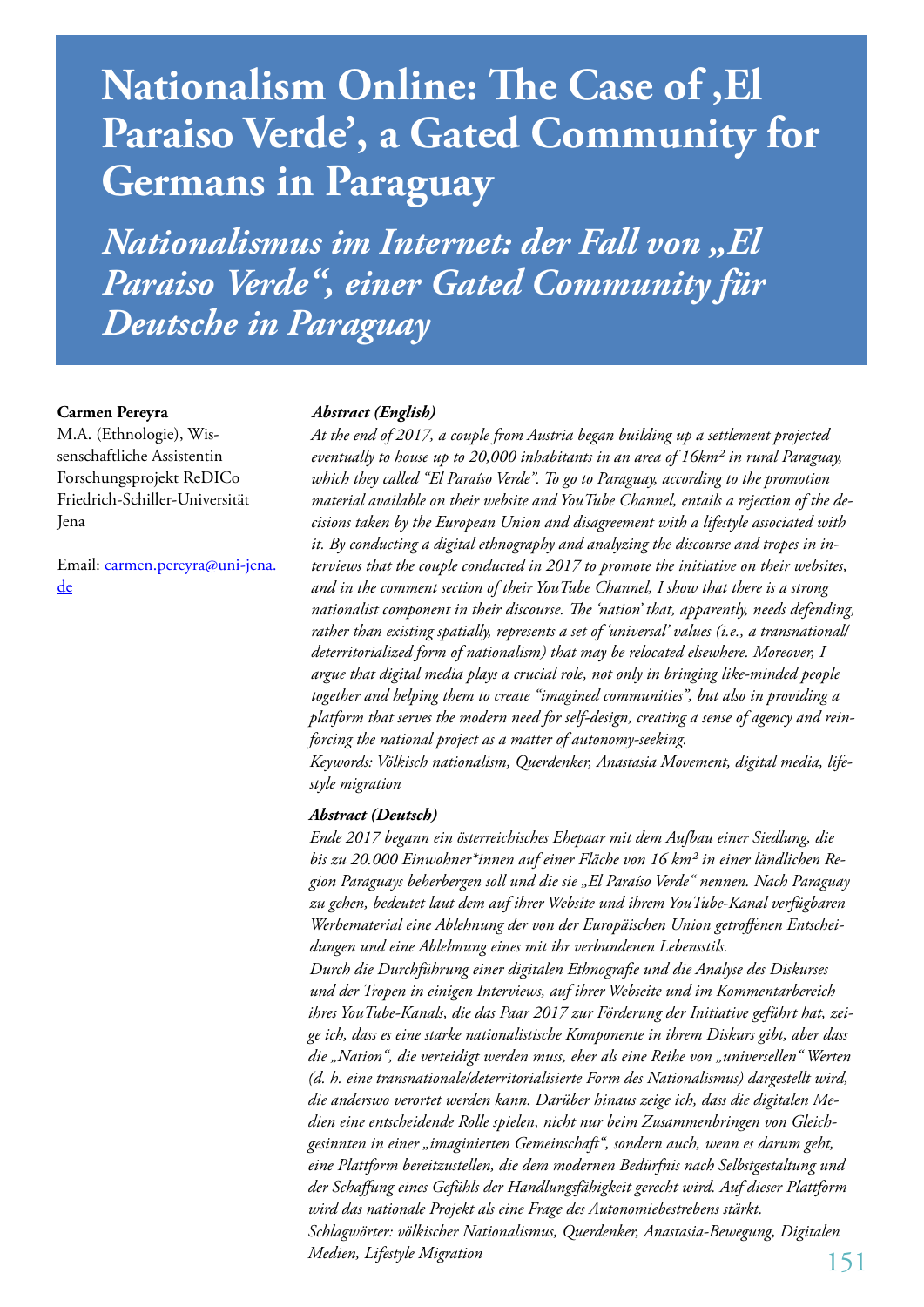# **1. Introduction**

## **1.1 Migration Against the Grain**

It comes as no surprise that growing numbers of migrants being forced by often miserable conditions to leave their home countries from the Global South to the Global North has resulted in abundant research on migration. Generally, the migratory flows follow the directions marked by colonialism: from 'peripheral' underdeveloped states to 'central' developed states. But why do Europeans nowadays migrate to developing countries such as Paraguay, for example? What are the reasons driving their movement? What connections do they create with the receiving country? What imaginaries and conditions do they find appealing? How do they build their communities?

Within the study of this type of migration from the Global North to the Global South so-called "lifestyle migrants" are categorized as follows: as *"relatively affluent individuals of all ages, moving either part-time or fulltime to places that, for various reasons, signify, for the migrant, a better quality of life"* (Benson / O'Reilly 2009b:609). Previous studies (Benson 2009/2013, Korpela 2010, O'Reilly 2020, Peraldi / Terrazzoni 2016, Scuzzarello 2020, Torkington 2012, Waldren 1996) have shown a distinct tendency regarding the destination countries chosen by European lifestyle migrants: Europeans generally opt for tourist destinations, such as the Costa del Sol, Mallorca, Algarve, Thailand, the Dordogne, among others; or former colonized states such as Algeria for the French, India for the British, or even Panama and Costa Rica for US citizens.

Paraguay, in this context, appears thus as quite an unusual migratory or tourist destination for a European citizen, even by regional standards. In 2019, Paraguay registered the arrival of 1.18 million tourists while neighbouring countries Argentina and Brazil received 6.9 and 6.6 million respectively (World Tourism Organization [UNWTO] 2019). Paraguay is, all in all, not really a very common tourist destination. Nor has it ever, of course, been a colony of Germany (although it has a history of migration – albeit little known – of German citizens in its rural areas). In general, therefore, it seems that the remote and little-known nature of the destination country provides a migration project with a novelty and uniqueness, longed for by lifestyle migrants, consistent with the literature on the topic. In a similar vein, the German Tourism Analysis 2020 – for which the BAT-Stiftung für Zukunftsfragen surveyed 3,000 people aged 18 and over in representative interviews about their travel behaviour – showed that: "'Individualität statt Mainstream' lautet das Motto vieler Urlauber. Immer reiseerfahrener wollen sie wieder mehr Authentizität, Atmosphäre und individuelle Angebote vorfinden".1

The search for the words *auswandern* (emigrating) and Paraguay on YouTube, for example, yields numerous results, mostly with tips and recommendations for adaptation to the destination country. Furthermore, the videos emphasize migration as a possibility for "droping out" (*aussteigen*) from the hectic life in Europe. Among these promoters of migration to Paraguay is the subject of this study, called El Paraiso Verde, started in 2017 when a middle-aged Austrian couple purchased a rural area of 1,600 hectares (16km²) 200 km from Asunción, in the district of Caazapá, Paraguay. Since then, Paraguayan workers and some "pioneers" who moved to the settlement from Germany, Switzerland, and Austria, have been working on opening streets, building houses, and undertaking agricultural work. The site currently hosts an estimated one hundred people and involves the work of about three hundred Paraguayans.

On a website, https://freiheitdurchauswandern.de (a1), meaning "freedom through migration", and a YouTube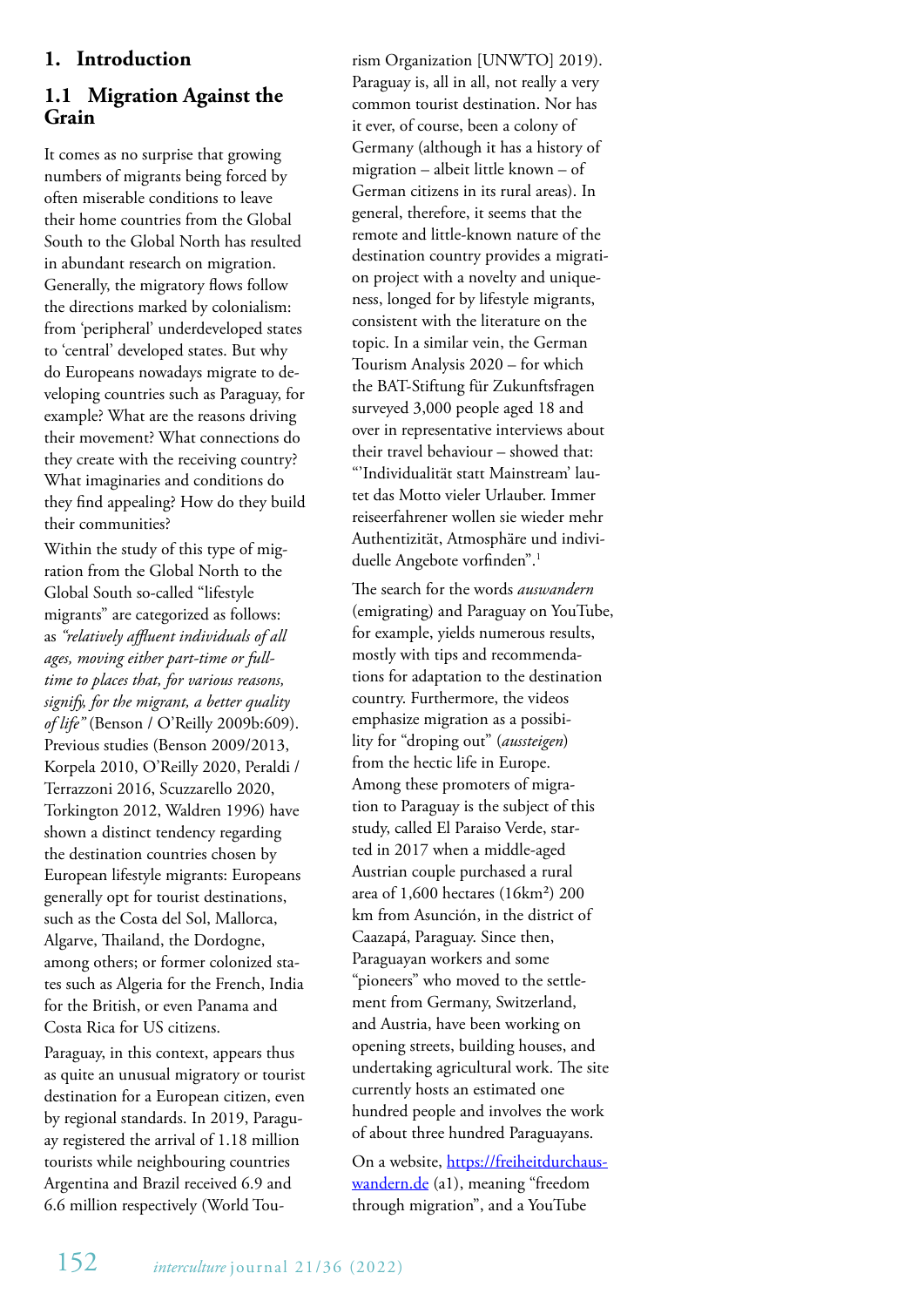Channel, the Austrian couple promote a gated community for German speakers. The brochure aims to reach people who feel "the security of their loved ones and the developments in the Western world" are under threat and invites them to migrate to a green paradise, where they will find peace and freedom and have the chance to live according to their own rules, in rejection of the decisions taken by the European Union and in disagreement with a lifestyle associated with it (specifically expressed as the 'multicultural' environment).

The narratives employed to summon people to participate incorporate clichés typical of the discourses of the so-called 'new' European right and align with ideas of survival in an approaching apocalyptic future, in tune with current conspiracist discourse widespread on social media. In this sense, there is a video on the homepage redirecting to an 'alternative' channel on the YouTube platform, mainly dedicated to spreading various conspiracy theories and esoteric content. In fact, the arrival of Covid-19 and the measures that the different states have had to take to contain its expansion also served as an extra argument – within this esoteric scene that touts the return to a more natural life – for the call to join this migratory project. The scarcity of vaccines and the precarious conditions of Paraguay's health infrastructure served as an excuse to promote the country as an ideal destination for those, particularly German speakers, who did not want to be vaccinated. This trend lately gained the attention of the wider media.<sup>2</sup> The discourses for the call to migrate, take the form of populist Manichean rhetoric, Paraguay is imagined as the counterpart to Germany (and the other Germanspeaking countries), emptied of meaning and represented as 'terra nullius' and therefore constructed, according to colonial imagination, as a place where Germanhood may be performed and recreated. The advantages offered by the South American country

are always differential, i.e., expressed as a counterpart to Europe. This contrast is emphasized by a dominant imaginary in a certain esoteric scene, mainly circulated on the Internet and known as the "Anastasia Movement", which, in an anti-modernist impulse, privileges rural life and nature over the hectic, corrupt and technological life of the cities. By conducting a non-participant online ethnography<sup>3</sup> and analyzing the discourse and tropes in interviews that the founding couple conducted to promote their initiative on their website, and in the comments section of their YouTube Channel, I show that the German nation that needs to be defended, rather than spatialized or seen in a material sense, is represented as a set of 'universal' values (i.e. a transnational / deterritorialized form of nationalism) that can be relocated elsewhere. In addition, this form of nationalism is particularly functional in the context of a migration project, as it is located within a definition of nationhood constructed and based upon 19th century fictions of autonomy (Huyssen 1992:70); a central element in the call to migrate. In this sense, I argue that, partly reinforced by the promotional nature of the initiative (furthermore realized in the hyper-public and hypervisible public space offered by internet platforms), nationality is constructed and presented as a set of values that may be adopted as a "lifestyle", i.e. seen as within the realm of individual choices.

The primary sources for this study are the websites https://freiheitdurchauswandern.de and http://erwin-annau. com (a1 and a2 respectively) and three of a series of 9 interviews with the man behind the project at an "Alternative Media" YouTube channel (b1, b2, b3). Finally, this data is complemented with the analysis of the collection of comments from videos published on the "El Paraiso Verde" YouTube Channel between 3 November 2016 and 8 June 2020. This entails a total of 1055 comments from 312 different users (c).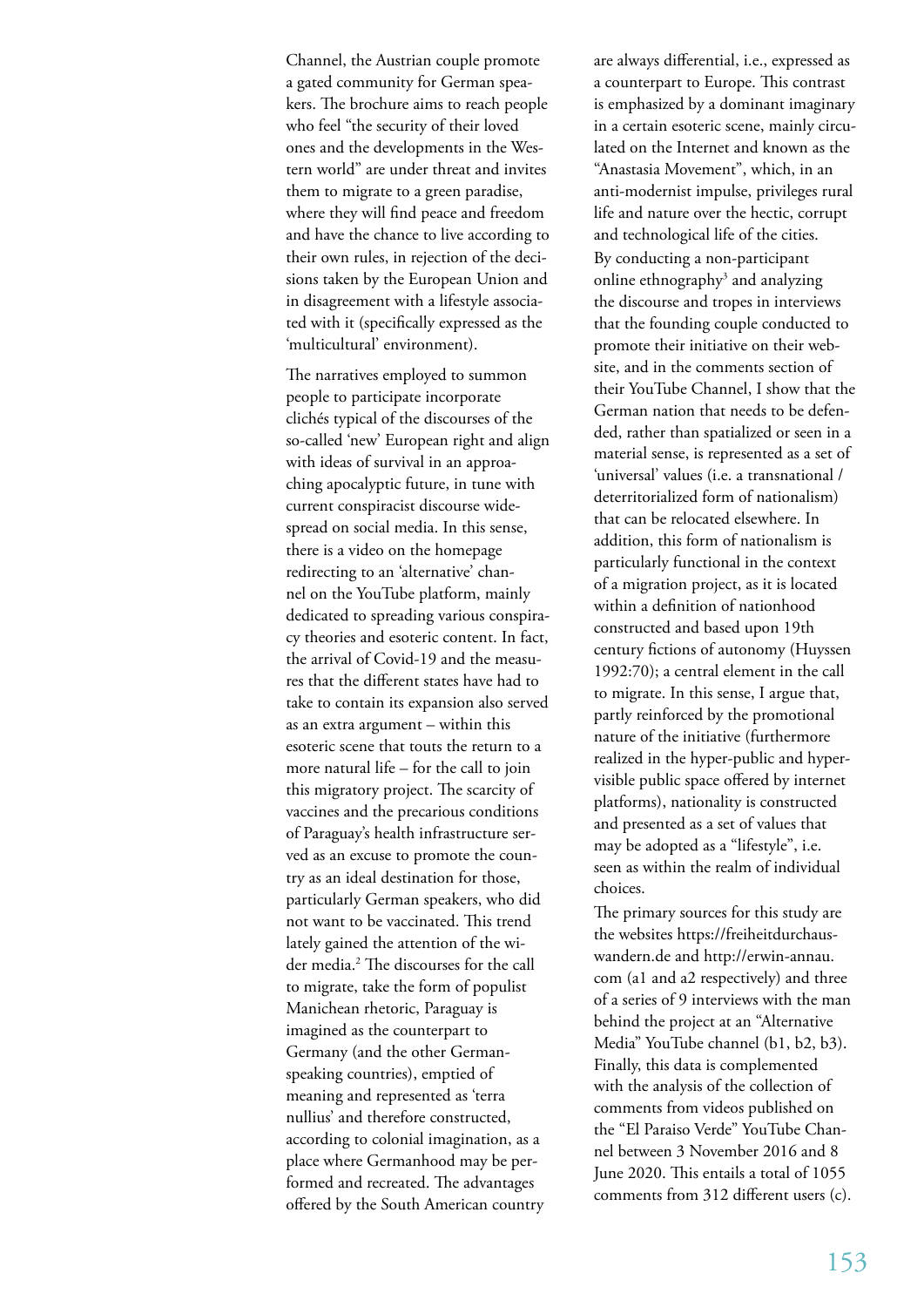# **1.2 Lifestyle Migration and the Postcolonial Question**

Lifestyle migrants are active agents taking advantage of opportunities that are currently available to them on a global scale but, at the same time, they admire values and practices which they understand to represent the past (Benson / O'Reilly 2009a:24). Therefore, a recurrent theme in studies addressing this type of migration are imaginaries (Anderson 2006), and their crucial role in the material and social construction of particular places offering an alternative way of living, and in motivating individuals to abandon their home location in pursuing a better life elsewhere.

Since colonial imaginaries and neocolonial relations are prevalent in lifestyle migration, Benson (2013:316) argues for post-coloniality – recognizing that its reach extends even into contexts that were not directly colonized – as a framework for understanding new lifestyle flows. In relation to the post-colonial question, in his study of German colonialism and its legacy, Friedrichsmeyer (1998:20) posed the question: *"To what extent do colonial thought patterns reverberate even in today's relations between Germans and so-called foreigners?"* The question is particularly relevant to this study, since, as I show, its discourse is rooted in a völkisch ideology and constructs an identity primarily based on hierarchical and Eurocentric understandings of (foreign) people.

# **2. Analysis**

# **2.1 Alternative Media and the Alternative Right**

The promotional text published on the website (a1) opens with five yes-orno questions, imposing in that way a strong filter to access its reading (See Image 1). The text requires that these first five questions be answered with a yes for the reader to continue reading. It proposes a worldview where these values are taken for granted and addresses viewers according to these assumptions (that they are worried, feeling growing

discomfort etc.). Furthermore, it reproduces a dialogical model (a dialogue in absence) by fictionalizing the presence of its interlocutor.

The use of these rhetorical questions instead of assertions, functions as an intensifier and brings a sense of urgency, obviously accentuated using the present tense: Do you feel growing discomfort? We find, moreover, all of the stylistic features common to the genre of marketing in this excerpt: The spur to make a 'good deal', the urgency ("*JETZT*<sup>4</sup>"), appealing to a person in need ("*Fühlen Sie wachsendes Unbehagen?*<sup>5</sup> "), the use of the imperative verbal form ("*Kommen Sie zu uns*<sup>6"</sup>), and the promise to solve all of your problems through an economic transaction or "investment" ("*Sie können ein Leben in Freiheit genießen*<sup>7</sup> ") (a1).

#### LEBEN IN FREIHEIT

#### LEBEN in EREIHEIT in PARAGUAY

.<br>Machen auch Sie sich Sorgen um ihm Sicherheit, die Sicherheit ihrer<br>Lieben und um die Entwicklungen in Deutschland und Osterreich? Fuhlim Sie sich zu Hause nicht mehr "zu Hause"?

Fühlen Sie wachsendes Unbehagen über die Bevorzugung von<br>Millonen von Wirtschaltsflüchtlingen, die Überfremdung und über den<br>Vorlust unserer Heimat, umerer Kaltur und unserer Werte<sup>n</sup>

Sind Sie skeptisch bezuglich der Multi-Kulti Willkommenskultur, der statig steigenden Repression durch Steuern und Behörden und der<br>Entmündigung durch den Bürokratie-Regulierungswahn aus Brützel? .<br>Haben Sie Bedenken, dass ihr Wernogen durch einen Crash oder durch<br>Istelgende Inflation vernichtet wird?

.<br>Fürchten Sie den Zusammenbruch der Sozialsgaterne und der Interrett<br>Defnung in Deutschland und Osterreich?

Image 1. A screenshot of the webpage https:// freiheitdurchauswandern.de/ (a1). The titles read: "LIFE in FREEDOM in PARAGUAY" and "Are you LONGING for REAL FREE-DOM?" Caption taken on 30 September 2019.

The topos of urgency (Wodak 2015:186) is, therefore, used in a double sense: to create the effect of a threat (politically motivated), and to frame the project as an 'opportunity'. Moreover, it resorts to the 'winning formula', according to Bergmann (2020:2015), of contemporary nativist populists, found in the dual process of emphasizing fear and then scapegoating: *"First fear is created and then blame is attributed. The* 

#### Haben Sie SEHNSUCHT nach WIRKLICHER **FREIHEIT?**

Wir haben unseren Fokus nicht auf diese tiorgen gelegt, sondern<br>auf DIE LÖSUNG.

.<br>Sie können ein Leben in Freiheit genießen JETZT - oder wann Immer Sie<br>es vorzeihen, sich aus Deutschland oder Österreich zurückzuziehen. Kommen Sie zu uns ins "El Paradiso Verde" in unser "Grünes Paradies"

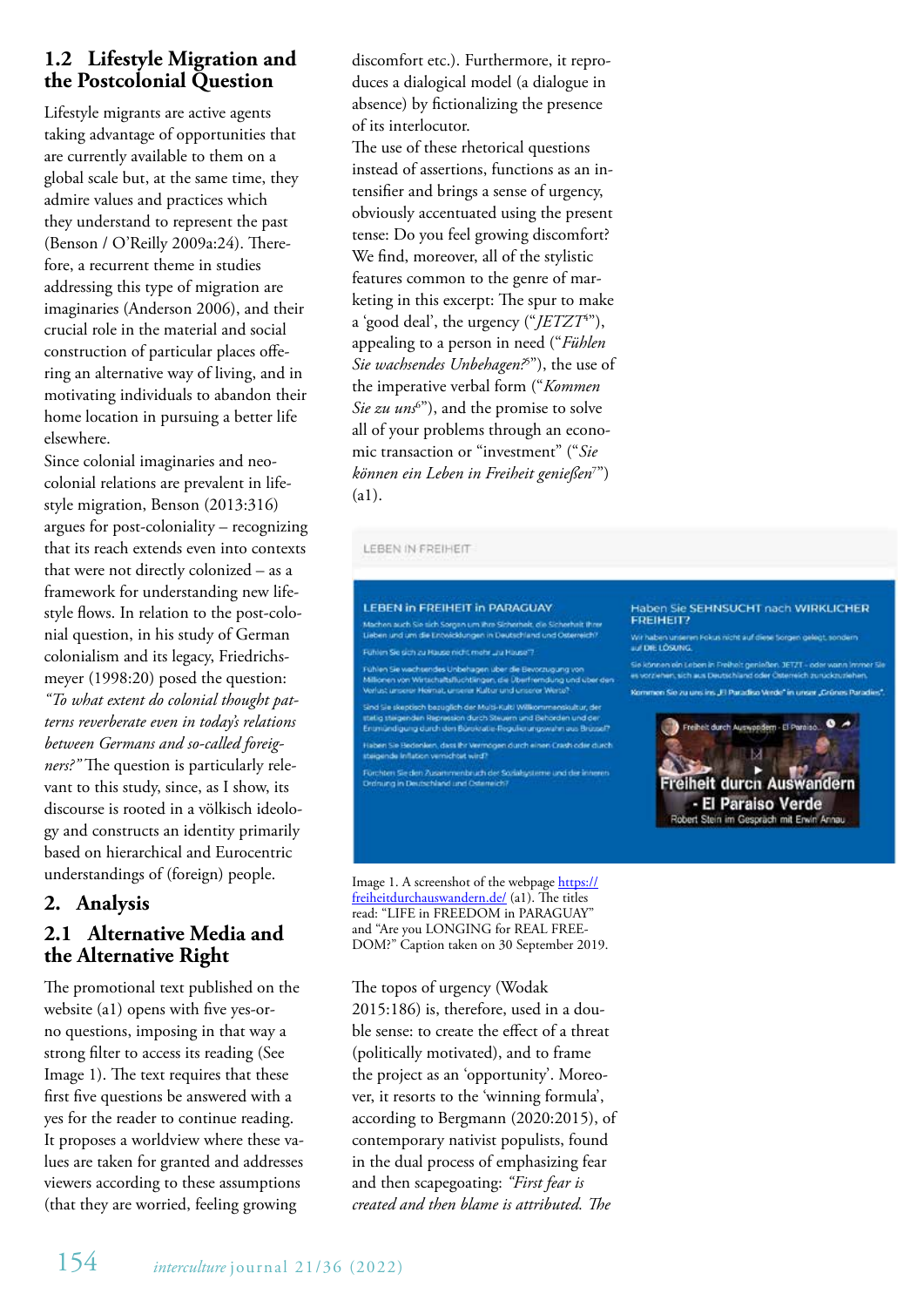*fear is used to legitimize their means of protecting the people, of putting up barriers, closing borders, ousting immigrants, exiting international institutions, emasculating the elite, and so on".*

The elements described are ostensible characteristics of right-wing populist discourse. Emotions and their affects are, to name an obvious element, central to right-wing populist mobilization, since its rhetoric is designed to tap into feelings of ressentiment and exploit them politically (Betz 2002:198). This explains why Ruth Wodak (2015) coined the term "politics of fear". In this sense, and following this author, we see how in the selected fragment, the topos of the "force of facts" is reinforced by this closed question: "*Fühlen Sie wachsendes Unbehagen über die Bevorzugung von Millionen von Wirtschaftsflüchtlingen, die Überfremdung und über den Verlust unserer Heimat, unserer Kultur und unserer Werte?*"8 This, indeed, simply and questioningly takes for granted the premise it is centred on. Through the strategy of assuming a shared basis of understanding (interpretative framework), the narrative reinforces its ideas as 'common sense'.

Among the typical strategies of rightwing populist discourse in its promotional texts and interviews we find the arrogance of ignorance (appeals to common sense and traditional conservative values linked to aggressive exclusionary rhetoric) (Wodak 2015:6), a rhetoric of exclusion (Wodak 2015:26), building in-groups and out-groups of Us and Them, the topoi of threat, the saviour and history, the creation of a homogenous 'people', strategies of justification and legitimation, as well as several forms of calculated ambivalence (Wodak 2015:94f).

The necessary toolkit of right-wing populist rhetoric (Wodak 2015:94ff), also includes strategies of "victimperpetrator reversal", "scapegoating", "construction of conspiracy theories" (construction of unreal scenarios) and, finally, techniques linked to popular celebrity culture (Wodak 2015:27).

Of the latter, the most salient in our context is the manner in which the promoter of the project addresses the audience at the beginning of each of the videos he posts on YouTube with the statement: "*Hallo, liebe El Paraiso Verde Fans*". But not only this: a salient element of the website is a link that redirects to a video interview between the person behind the project and a man called Robert Stein at a YouTube Channel called "*Stein Zeit*" ("Stone Age" / "Stone Time") (see Image 2). Through this video, the initiative is positioned within a particular field of signification and adheres to a singular kind of aesthetics and worldview. By means of this collaboration, "El Paraiso Verde" participates within the so-called 'Alternative Media', which have an online audience of their own that reaches millions of people every day. They are promoted as being a 'media counterpart' to the 'mainstream or mass media', which they usually refer to pejoratively as *Lügenpresse* (lying press), a term with roots in the National Socialist era. The Alternative Media channel "Stein Zeit TV", which may be positioned within this sphere of discourse, has played a central role in the diffusion of the initiative: settlers (c) claim to have learned about El Paraiso Verde through this 'alternative' channel (and not through the project's website or its associated YouTube channel).

The actors of the Alternative Media network forge a media-political network with voluntary, loose but stable contacts with the aim of influencing public opinion by setting issues and perspectives. Some German scholars (Fuchs / Middelhoff 2019) identify these networks as part of the so-called *Neue Rechte*, a categorization that, according to the political scientist Richard Stöss (2000:40), serves to distinguish between groupings that are oriented towards authoritarian or fascist methods of rule from the Weimar Republic (*Alte Rechte*) and those that strive for contemporary solutions adapted to the national and world political conditions changed by the results of World War II (*Neue Rechte*).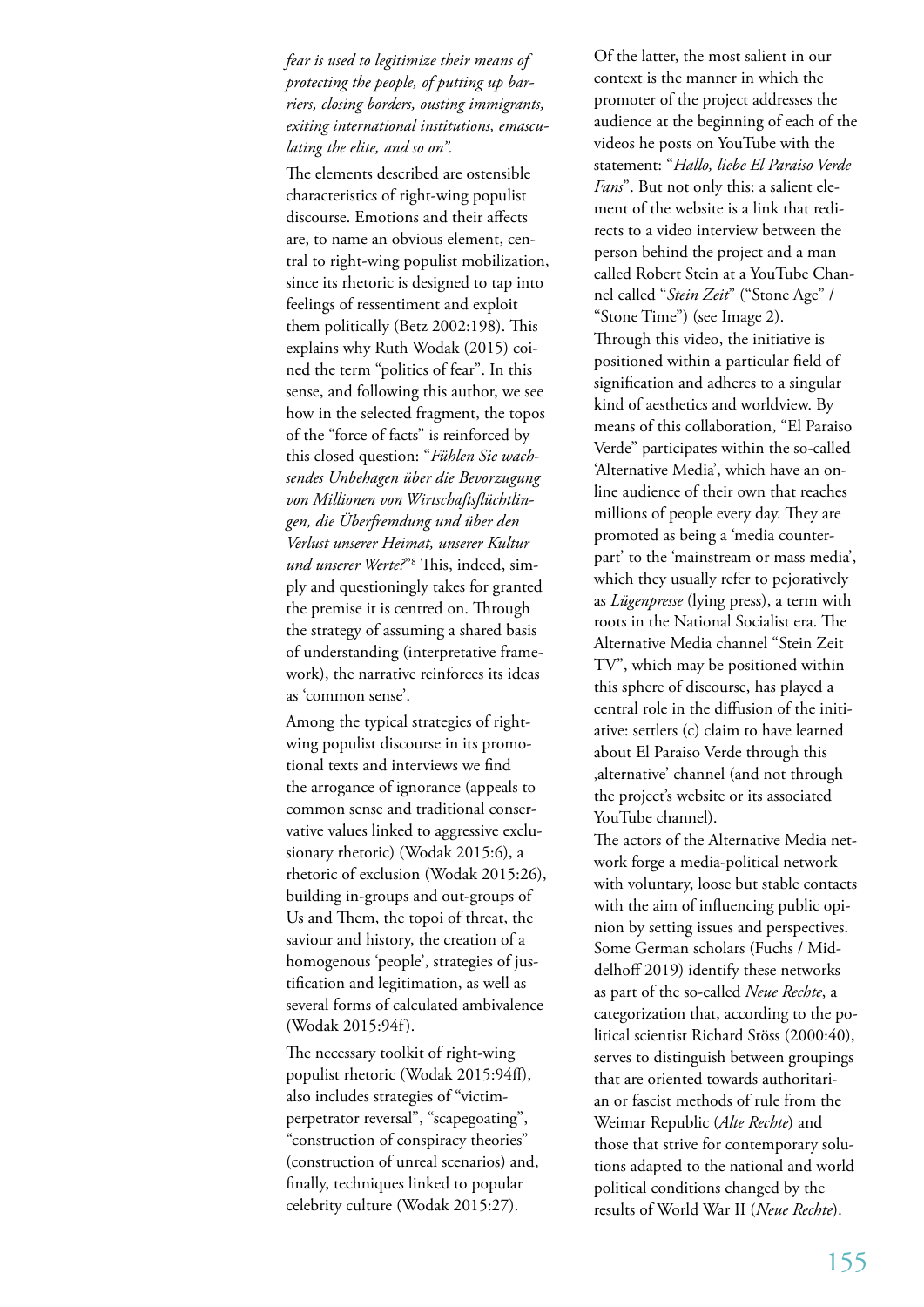The categorization as Neue Rechte remains valid and only recently has the label Alternative Rechte been taken up by German-language scholars. Particularly noteworthy is the contribution made by the gender and media scholar Simon Strick (2021), who characterizes the Alternative Rechte as promoting what he calls "reflexive fascism". Strick emphasizes that while the quintessence of this movement is to produce emotions and affections, it is also to propose alternative 'escape routes': "This right does not present itself as a fear producer – but as an agency for alternatives, and sometimes: optimism" (Strick 2021:27). He adds:

*"The alternative right is not concerned with inculcating 'popular anger' against 'the world' in every citizen and radicalizing them for the ballot box. To induce 'malaise' as broadly as possible and to valorize this state of mind as a positive orientation achievement – these aspects are much more important than ideological doctrines like 'racial' superiority or supremacy"* (Strick 2021:81).

His conceptualization of "reflexive fascism" provides a crucial basis for understanding how the ideological discursive elements of this initiative that ultimately converge in emigration to Paraguay are articulated. Returning to the theories of Ulrich Beck and his idea of the "risk society", Strick (2021:117) argues that right-wing fantasies of media homogenization, anti-white racism, hostility towards Germans, cultural alienation, and the takeover of power by 'cosmopolitan elites' invert the accusation of fascism; the alternative right seeing the 'others' as the fascists.

Hence, reflexive fascism puts into practice culturally what Beck describes mainly in the realm of economics: the instruments of stabilization in postfascist societies are reinterpreted as sources of risk and scenarios of danger for the established majorities (Strick 2021:117). Reflexive fascism is thus a mode of thinking and a form of agitation: political forms and social-media

relations are reinterpreted as sources of risk for "white populations", thus linking local conditions and observations to a global situation of danger, i.e. an atmosphere that can be felt everywhere, in which "being white", "being a man", "being a patriot" and other majoritarian positions can be considered conditions of danger and precariousness (Strick 2021:120).

The interview with Robert Stein functions as a supportive element in relation to the general arguments justifying migration to Paraguay (i.e. the conditions in German-speaking countries that force and validate the decision to migrate). In this video (b1), E.A. describes himself as a *Querdenker* (lateral-thinker) who is looking for freedom and independence. By describing himself in this manner, E.A. sends signals towards a specific audience and positions his speech within a specific discursive field. The concept of "Querdenker" – which has become public knowledge following demonstrations in several German-speaking cities against the measures taken to stop the advance of Covid-19 – serves to define a very specific subject, who claims to be part of a counterculture, and to think for him or herself.



Image 2. Erwin Annau as a guest of Robert Stein (b2), holding the N°10 'Spezial' Magazine "Compact", the cover of which reads: "Islam: Gefahr für Europa" (Islam: A Danger for Europe). Caption taken on the 13 May 2021.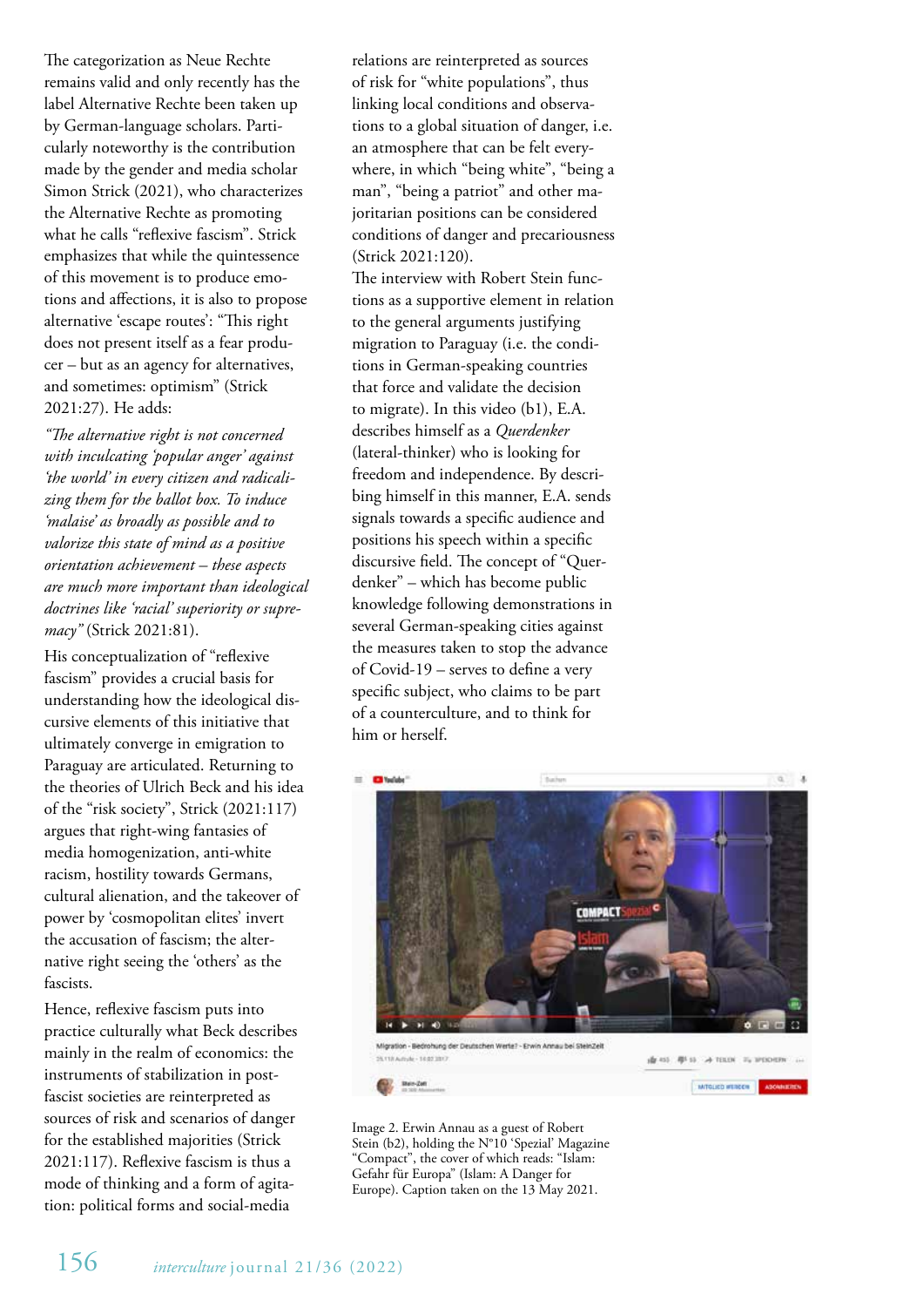The word, furthermore, has been appropriated by different political movements in the German language, as a way of unifying a position that transcends the traditional left and right in politics through the category of *Querfront*. Although decentralized and heterogeneous, *Querfront* constitutes a right-wing populist network formed by different journalists, politicians and content producers who, using both the traditional media and the new digital media, promote a heterogeneous set of ideas typical of right-wing, conservative, racist and often radical ideology which, as we saw with Wodak (2015:94), also uses conspiracy theories to justify its prejudices.

In total, E.A. and Stein produced nine video-interviews. Among them, one entitled "*Migration – Bedrohung der Deutschen Werte?*"9 (b2) stands out for its highly ideological content, which is presented as a support to justify the need for migration to Paraguay, namely, reinforcing the sentiment of "not feeling at home" anymore. The content of this video, uploaded on 14 February 2017, built upon a wave of populist stigmatization against Muslims: the results of the Leipziger Authoritarian Study from 2018, showed the rise in devaluation of groups perceived as "foreign" or "deviant", such as the Sinti and Roma, asylum seekers and Muslims (Decker 2018:18).

The anti-immigrant positions expressed in this interview are explicitly xenophobic and racist, but they also show discursive strategies that are typical of the new right, whose advocates do not generally resort to overt race-based racism, but to what is called cultural or differentialist racism. "Not feeling at home anymore" is the metaphor used to express such racism, but we will see below other ways in which it is expressed, also disguised in its "cultural" variant. The following statement in the description of the video is particularly striking, as it anticipates the type of nationalism or nativism that the interview advocates, which goes further ideologi-

cally speaking. It is a nationalism that can dispense with territorial attachment because it is rooted in an imaginary in which the depositaries of national values are the members of a people or Volk. The phrase reads: "*Deutschland ist nicht dort, wo wir es auf der Karte finden. Deutschland ist dort, wo die deutschen Werte noch etwas gelten*"10 (b2). The following excerpt serves to better understand the ideological spectrum in which this phrase is located: *"RS: Es ist utopisch glauben zu wollen, dass die, die jetzt alle kommen, die sich in ihre eigenen Enklaven sich zurückziehen, in Berlin-Neukölln oder sonst irgendwie. Dass sie auch nur ansatzweise sich als Deutsche fühlen, vor allem wenn wir Deutschen uns gar nicht selber als Deutsche fühlen wollen. EA: So ist es. RS: Warum sollen?// EA: //Du darfst ja heute nicht einmal sagen du bist Deutscher, [da] bist du gleich in der rechten Ecke// RS: // Warum sollen die Migranten Lust haben, sich quasi in einer Volksgemeinschaft einzureihen, die sich selber gar nicht als Deutsch gerne sehen darf? EA: Die sich schon selbst abschafft. Genau. RS: Das ist ja quasi vom Gesetz verboten* 

*sich als Deutschen zu fühlen. Wenn ich Claudia Roth anschaue und andere Politikerinnen die Banner vor sich hertragen, wo sie draufsteht "Nie wieder Deutschland", und so weiter//, die sich als stellvertretende Bundesstadtpräsidentin [sic] darum, dann frage ich mich… EA: //Ich weiß. Deutschland schafft sich ab."11 (b2, Min. 9.40).* 

In this excerpt, the interlocutors use the strategy of victim-perpetrator reversal and justification to validate their nationalism: They are forced not to be or feel like Germans (while the migrants are not forced to resign their nationalities, it is implicitly stated in a parallelism). The statement presupposes inevitability for any migrant to feel like a "German" to live in Germany. More striking, however, is the fact that Robert Stein uses the concept "*Volksgemeinschaft*"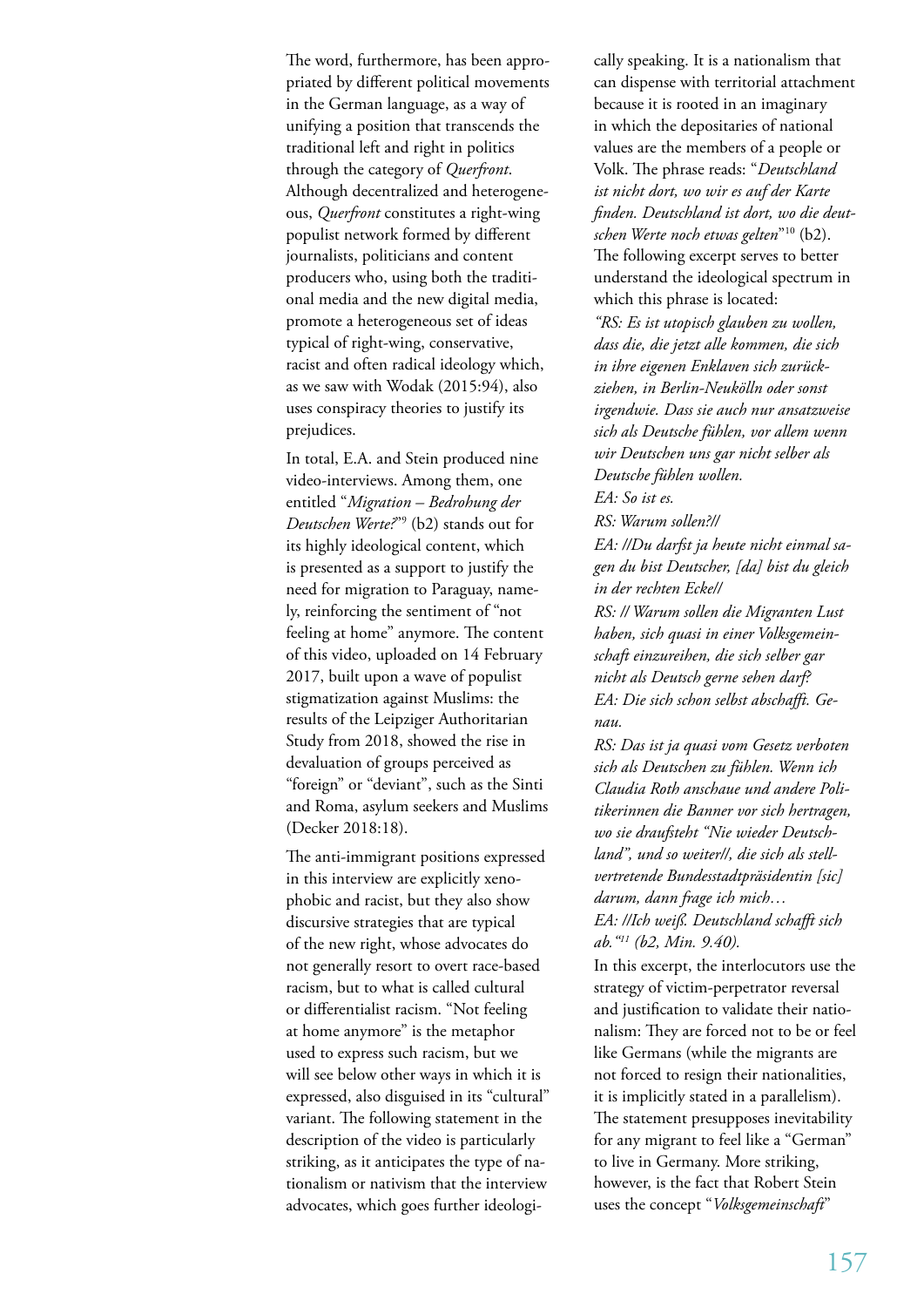accompanied by the verb "einreihen" from the military semantic field. The use of this concept is an unmistakable indicator of extreme right-wing ideology in Germany, since the use of the term "*Volks- gemeinschaft*" goes hand in hand with an ideology of human inequality (Röpke / Pöhlmann / Duwe 2020:6).

This obliges us to consider the 'deterritorialized' character of the kind of nationalism proclaimed in the interview on migration as a threat to German values and its phrase "Germany is not where we find it on the map": because in accordance with the völkisch worldview, the German people are not equated with the citizens of the Federal Republic of Germany but are defined ethnically:

*"Historically, the völkisch movement at the beginning of the 20th century tried to counter the supposed uprootedness of a modern, industrial society with roots in a community that had supposedly grown naturally. The feeling of belonging to an avant-garde of German blood welded people together. From around 1900 onwards, the term "völkisch" became established in German usage. Behind this is a racist point of view and the desire for the radical transformation of a democratic society"*  (Röpke / Pöhlmann / Duwe 2020:6).

It is worth pointing out that the political right, here especially of course National Socialism, for all its rhetoric of inclusion, conceived of the "Volksgemeinschaft" primarily in its exclusionary dimension (Wildt 2014:2).

*"Instrumentally or culturally, collective actors would tend to make their discourses resonant in the publics they want to address, by bridging (i.e. linking) their own traditional frames with those present in the environment"* (Caiani / Della Porta 2010 2). The word "*Volksgemeinschaft*", in this sense, provides an interpretative framework and, as has already been argued, a very specific one. The phrase "Deutschland schafft sich ab", which E.A repeats twice in the interview, works in the same manner. The phrase is not of course his creation but

is a direct reference to the bestselling book by Thilo Sarrazin – former member of the social democratic SPD party – *Deutschland schafft sich ab: wie wir unser Land aufs Spiel setzen*12 (2010).

In the book – which created such a controversy that the author was forced to resign from the SPD – Sarrazin condemns immigration policy and the benefits of multiculturalism. Such positions are inscribed in the political trend towards nativism in Europe, which is a core ideological feature of the far-right based on perceiving all 'non-natives' (people or ideas) as threatening. *"In most European countries the nativist goal of a monocultural state and the contemporary reality of a multicultural society create significant problems for the populist radical right"* (Mudde 2007:144).

Intrinsic to nativism is the idea that foreigners or immigrants must integrate or adapt to the host culture in order to be part of society. E.A. refers in the interview to the time he lived in the United States when he had to learn the language perfectly and adapt to the local culture: *"Ich musste die Sprache lernen. Ich habe mich mit der Kultur auseinandergesetzt. Man muss sich in der Gesellschaft, in der man lebt, doch anpassen"13* (b2, Min. 13. 8). What stands out in this statement is his emphasis on culture (and no longer on ethnicity or race). While racism emphasizes biological or cultural difference and, thus, ultimately demands the exclusion, marginalization or even eradication of 'the others', ethnocentrism considers one's own superiority to be a commodity that is to be mediated and tends to assume that other peoples or ethnic groups must assimilate (Butterwegge 2002:56).

E.A. frames his words in an attempt to distance himself from being labelled right-wing, nationalist or even, at worst, a racist:

*"Und jetzt kommen wir zum Thema Deutschland. Die Leute fragen mich immer: Bist du ein Rechter? Nee, überhaupt nicht. Deutschland ist nicht der blonde Blauäugige, das hat mit Deutschland*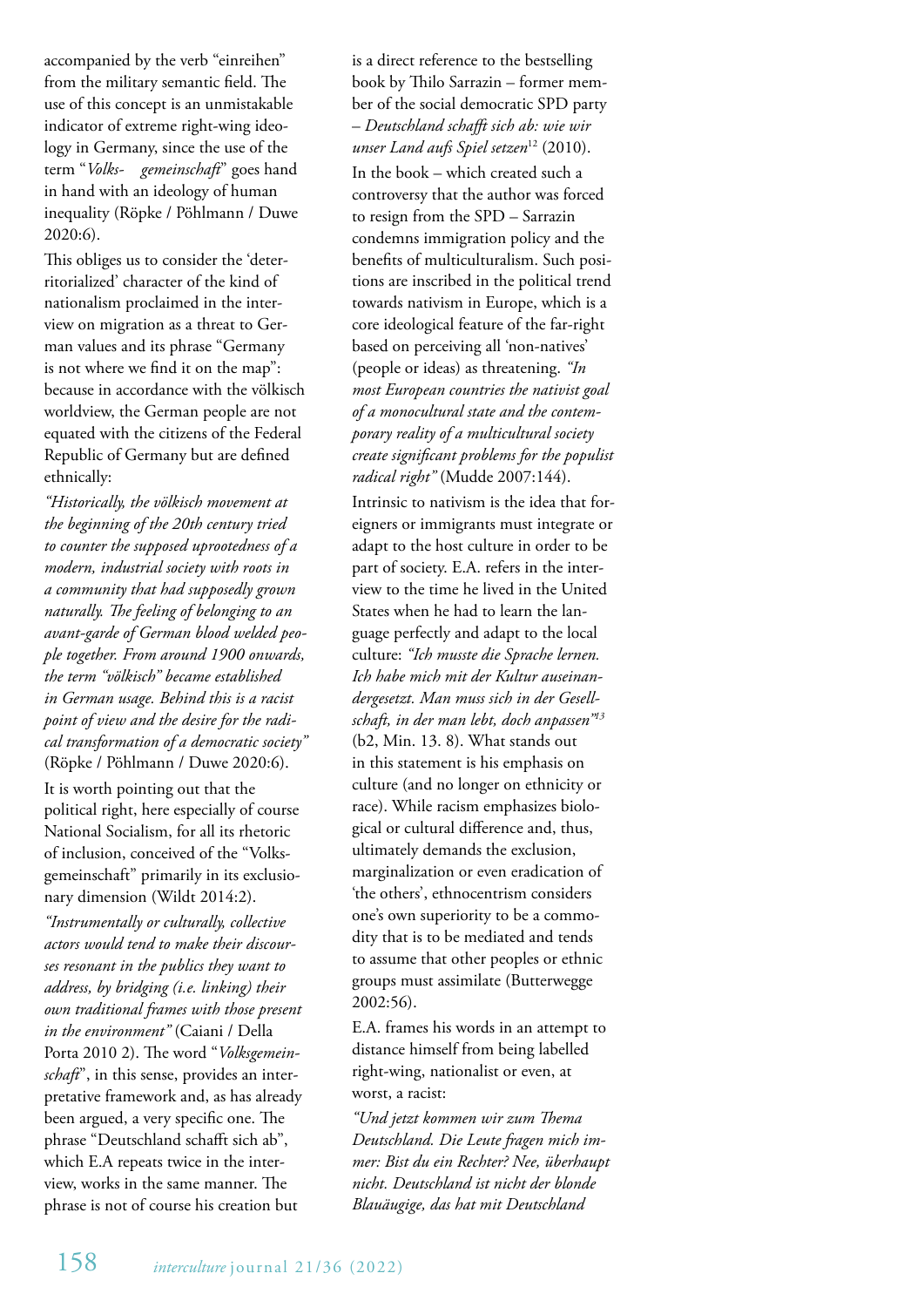*nichts mehr zu tun. Ja? Das ist schon lange aus. Das haben wir schon lange begraben. Deutschland ist eine Wertegemeinschaft. Eine Wertegemeinschaft. Nämlich eine Wertegemeinschaft, wo Menschen sich in einem Land zusammengefunden haben. Auf der Thema der Freiheit, der Solidarität, der Freundschaft, des Mitgefühls, der Ehrlichkeit, der Handschlagqualität, des Verantwortungsbewusstseins, der Verlässlichkeit! Das ist Deutschland!"14 (b2, Min.19.57).* As this excerpt shows, xenophobic claims are mostly tempered with a form of cultural racism. By justifying these ideas through culture, they offer a justification for racism that is less open to attack than biological variants. According to Balibar (1991) it is a racism which, at first sight, does not postulate the superiority of certain groups or peoples in relation to others but 'only' the harmfulness of abolishing state borders, the incompatibility of lifestyles and traditions; in short, it is what P.A. Taguieff (Cited in Balibar 1991:21) has rightly called a "differentialist racism".

The homogenization of a national people and an essentialization of its culture, a typical strategy employed in populist discourses, goes hand in hand with the harnessing of empty signifiers (Laclau 2005:69), of which 'freedom' is generally one of the favourites. This strategy is clear in the next excerpt:

*"E.A: Und selbst wenn ich nicht Christ bin. Das sind auch Werte, die drin du in Buddhismus findest, die findest du wahrscheinlich auch in einen Gewissen aus dem Islam, ja? Diese Werte, das ist Deutschland. Deutschland ist eine Wertegemeinschaft, die auf Freiheit, auf Solidarität, auf Verlässlichkeit, auf Handschlagqualität, auf dem aufgebaut ist. Das hat Deutschland groß gemacht. Und die schwarze, schwarze Afrikanische, Serviererin in Kaffeehaus in Hamburg, die auf Leute offen zugeht, die den in den Augen schaut, die lacht, die eine positive Energie rüberbringt: das ist eine Deutsche für mich!"15 (b2, Min.20.40).*

As is the nature of populist discourses, the listed values are so general (and devoid of content) that, as E.A. himself states, they can be found in almost any religion. The usefulness of empty signifiers, however, and what makes them so effective in the populist discourse, is their openness to interpretation: *"the so-called 'poverty' of the populist symbols is the condition of their political efficacy – as their function is to bring to equivalential homogeneity a highly heterogeneous reality, they can only do so on the basis of reducing to a minimum their particularistic content"* (Panizza 2005:40). Moreover, since it is such subjective characteristics that could define German nationality (smiling, having "positive energy"), it necessarily falls on the observer (a 'bio' or 'legitimate' German, perhaps?) to recognize the other as a co-national.

## **2.2 Conspiracy Thinking and the Anastasia Movement**

In a study in psychology which acknowledges conspiracy theories as a means of constructing and communicating a set of personal values, Raab et al. (2013:1) claim: *"By suggesting that our personal freedom is at stake, conspiracy theories create awareness for the (potential) threats to human autonomy and individuality. Conspiracy theories function, therefore, as an attempt to emphasize a personal set of values and thus to organize and regulate one's life experience in a meaningful way"*. In this way, a migratory project of this magnitude (which implies a real leap into the unknown, offered as an opportunity to lead a truly autonomous life, even severing the ties of citizenship with a nation state – not only as a political order but also as an organizer and regulator of community life) appears as an excellent opportunity to regain that agency and sense of autonomy.

Anti-vaccine positions which abound in the YouTube comments section (c) are often defended stringently by the channel's Community Manager, who is also in charge of filming and editing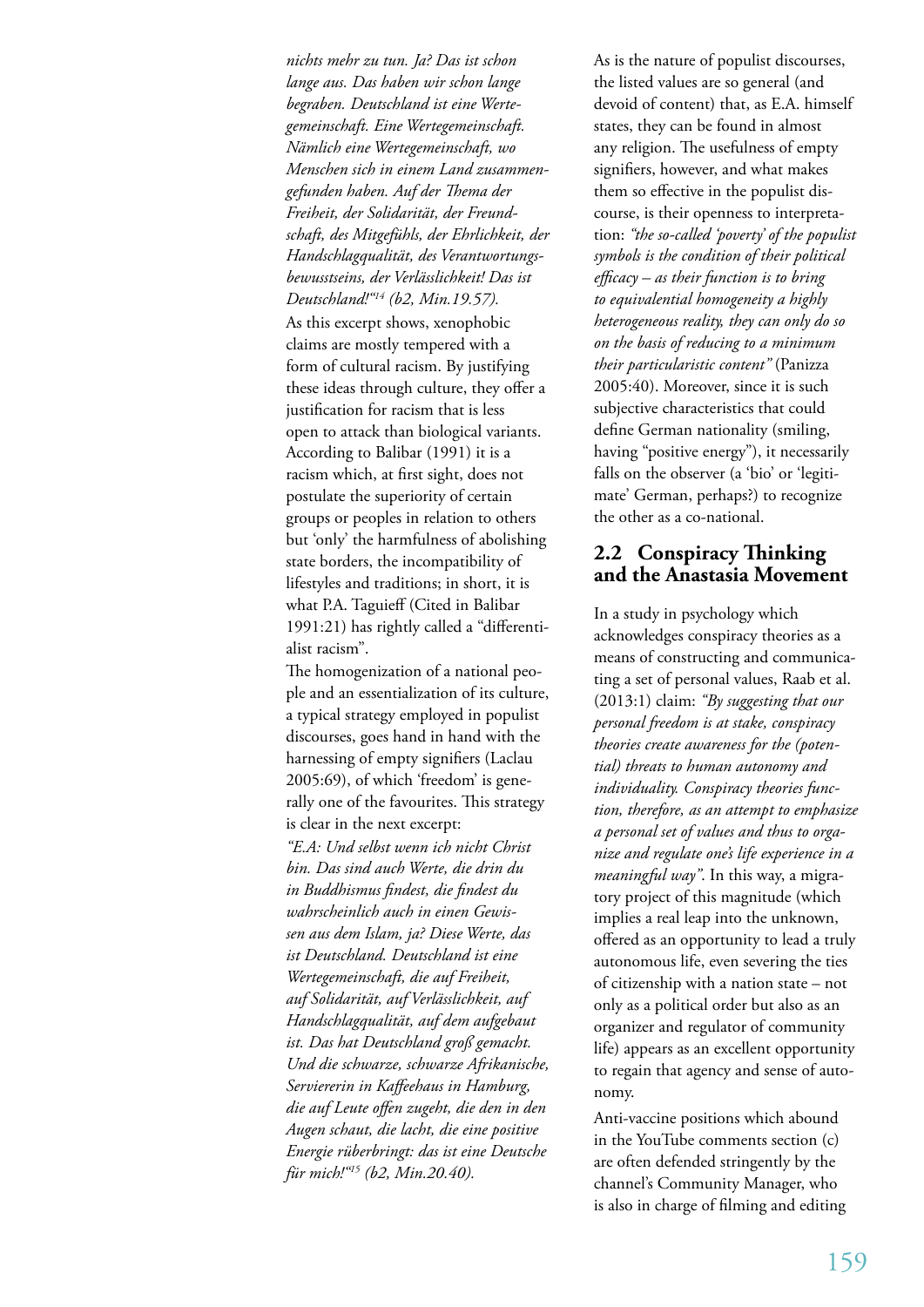the videos. Following the endeavour of discrediting everything related to Germany and promoting migration to Paraguay, this person portrays a simplistic comparison of the two countries, with Germany and Europe depicted as overregulated and with a lifestyle based on consumption, and Paraguay as a country in which people are happier and healthier:

*"(…) Mit dem ganzen 'know how' der Deutschen, also die gelernten Bedürfnisse, Autoversicherung, TÜV, Lebensversicherung, Morgen- u Abendcreme, 2x im Monat shoppen gehen – natürlich kommt man dann als Europäer damit nicht hin. Aber hast du ein kleines Stück Land, bebaust es, oder wohnst zur Miete aber im paraguayischen Stil, lernst es ohne Klimaanlage klarzukommen. u u u. Dann brauchst du wirklich viel weniger als in Europa, vor allem wächst hier ja alles an Früchten, Gemüsen u u u. sehr schnell."16 (c)*

From the psychoanalytic developmental theory of separation–individuation, it is accepted that in favouring independence, a euphoric reaction ensues after the decision to migrate and is the result of the operation of defence mechanisms that made this decision possible. Among these mechanisms are a manic denial of dependency needs, devaluation of the homeland, and idealization of the new country (Mirsky / Peretz 2006:52). However, in this long commentary, in which the emigrant retaliates against his country of origin, it is also observed that the idealization of Paraguay extends even to the idealization of poverty, and is used as an argument to defend his ideas against traditional medicine:

*"Die sagen wir mal, armen Menschen hier haben eine viel höhere Lebensqualität als die Sozialhilfeempfänger in Deutschland und vor allem lächeln sie den ganzen Tag. Ich habe in den eineinhalb Jahren wo ich jetzt hier bin erst einen Rollator bei einer Person gesehen, und ich bin in Paraguay schon viel rumgekommen – also die sind hier alle viel gesünder, können die Krankenkasse nicht bezahlen, was* 

*vielleicht der Grund für ihre Gesundheit ist – kein Arzt, keine Pharma, keine Krankheit".17 (c)* 

These statements are congruent with the general worldview of the members of the Anastasia Movement, for whom *"there should be nothing 'artificial' used in the process of healing: no medical interventions, no pharmaceutical products. Everyone is believed to have the ability to recover from disease on their own, if they lead healthy 'natural' lives and heal using natural remedies"* (Ozhiganova 2017:191). The Anastasia Movement is based on *The Ringing Cedars of Russia* series by Vladimir Megre, which is comprised of ten books published between 1996 and 2010 and which *"beneath all their esoteric and cosmological details, advocate (...) a society based on self-sufficient, multigenerational homesteads practicing small-scale agriculture"*  (Davidov, 2015:3). The protagonist of this series is Anastasia, whose "*desire to create the ideal society and the ideal human could be achieved through acquiring 'patrimony', in the form of a plot of land of at least one hectare, where families would settle in accordance with her teachings*" (Ozhiganova 2017:180).

Readers of Megre's books tend to share a complex of ideas and practices characteristic of the New Age milieu, such as a fascination with Eastern philosophy, an aspiration toward naturalness, vegetarianism, belief in the materiality of thought, positive thinking, alternative approaches to the history of Russia, and the predominant idea – the dissatisfaction with the contemporary path of development of technocratic civilization, combined with belief in the possibility of building a bright future here and now (Andreeva 2018:89). Although the settlement is not specifically promoted as such, many sectors of the planned colony carry the name "Anastasia Circle" (See Image 3), and many of the precepts of this New Age movement – such as the application of permaculture principles, the focus on health and alternative healing methods, a spiritual connection between indivi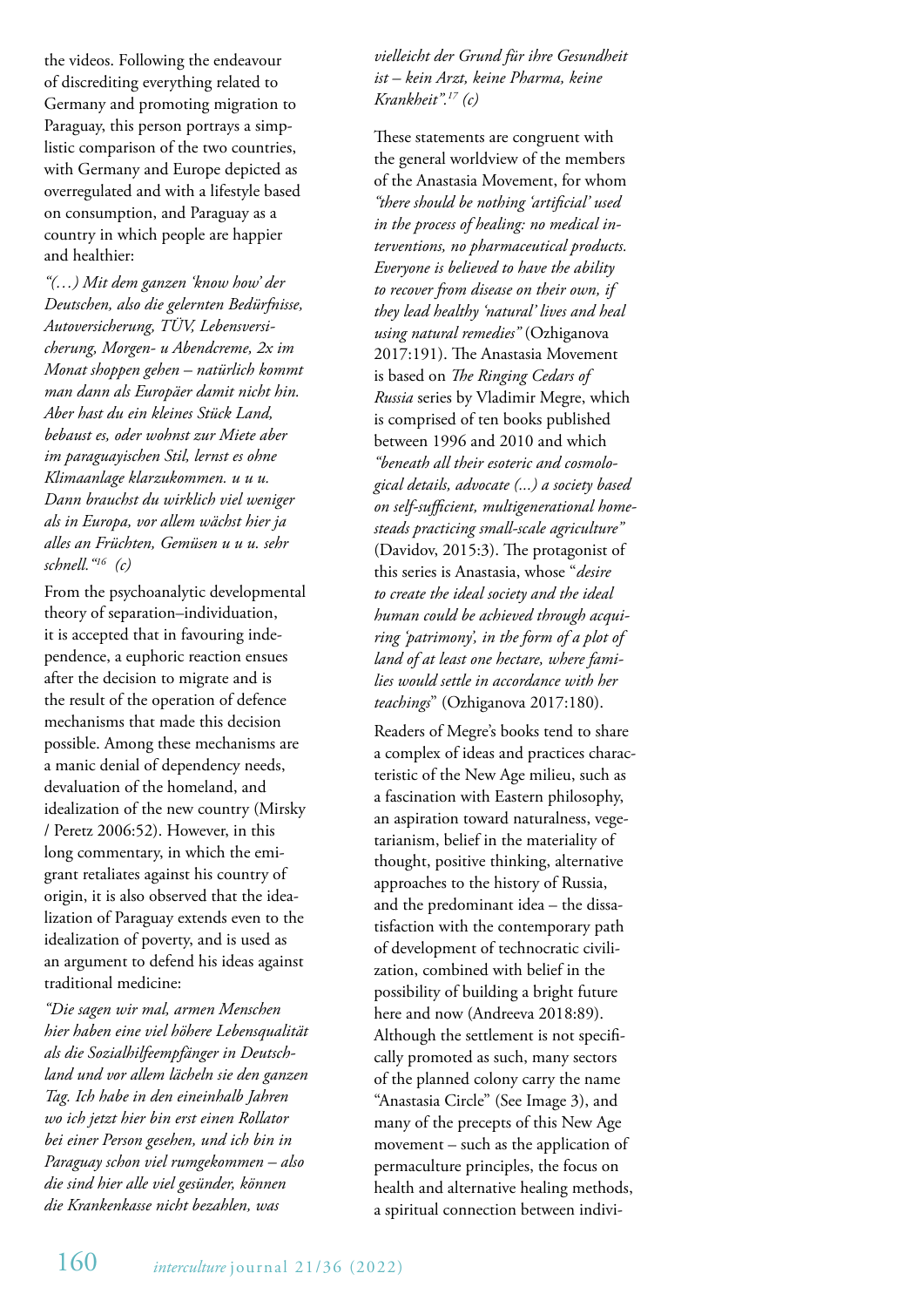dual and nature, as well as the emphasis on developing an autonomous and selfsufficient life – are present in the promotional discourses of the initiative.

While it is tempting to label this movement as something "new", as an original and unique phenomenon, emerging entirely from the darkest recesses of the Internet, this is of course not the case. Right-wing extremist networks in German-speaking countries that propagate völkisch ideology or promote the retreat into such settlements (under the title of Anastasia or others) are definitely not confined to the Internet. As Röpke and Speit (2019) detail after extensive research, the structures used by the right-wing reach into parliament and established politicians, and they use digital as well as traditional media. The book series *Anastasia*, with the subtitle *The Sounding Cedars of Russia*, has also been finding more and more enthusiastic readers and followers in Germany, especially in the esoteric scene (See Pöhlmann 2019).

among followers outside of Russia, and specifically in German-speaking circles. In fact, the idea of the return to nature, central today in so-called lifestyle migration, was also central in the migration that took place from Germany to South America and also particularly to Paraguay during the late 19th century. Paraguay, in the discourse of this migratory project is imagined as pre-modern, in juxtaposition with the 'rural' world. In speaking to a group of Paraguayan politicians and neighbours (with a simultaneous translator) E.A. addressed his neighbours in the following manner: "*Ihr seid Indianer und Indianer sind um so viel weiser als die Europäer oder Amerikaner, die sich ach so obergescheit vorkommen. Ihr alle habt meinen vollen Respekt*" (a2).18 In this speech, he discursively reverses the 'progress' and 'civilization' paradigm: "Indians" are depicted as the real winners and Europeans the losers of this long process of colonization and the modernization program that came with it.



Image 3: A screenshot of a video published at the YouTube Channel "El Paraiso Verde TV", where the name 'Anastasia' is used to name different sections of the settlement. Caption taken on the 18 April 2021.

Also, the *völkisch* ideology has an antimodern and anti-industrial component formed around the idea of a return to a natural life. This is a point upon which the Anastasian worldview is perfectly congruent with this ideology, and which could also explain its spread

He asked rhetorically: "*Ihr glaubt, dass ihr hier in einem rückständigen Stück Land fern ab von der Zivilisation lebt?*"(a2)19

The 'inverse' migratory movement is, in this sense, accompanied by an ideology that also symbolically inverts the poles between the 'losers' and 'winners' of globalization. E.A.'s discourse extolling indigenous knowledge, far from being a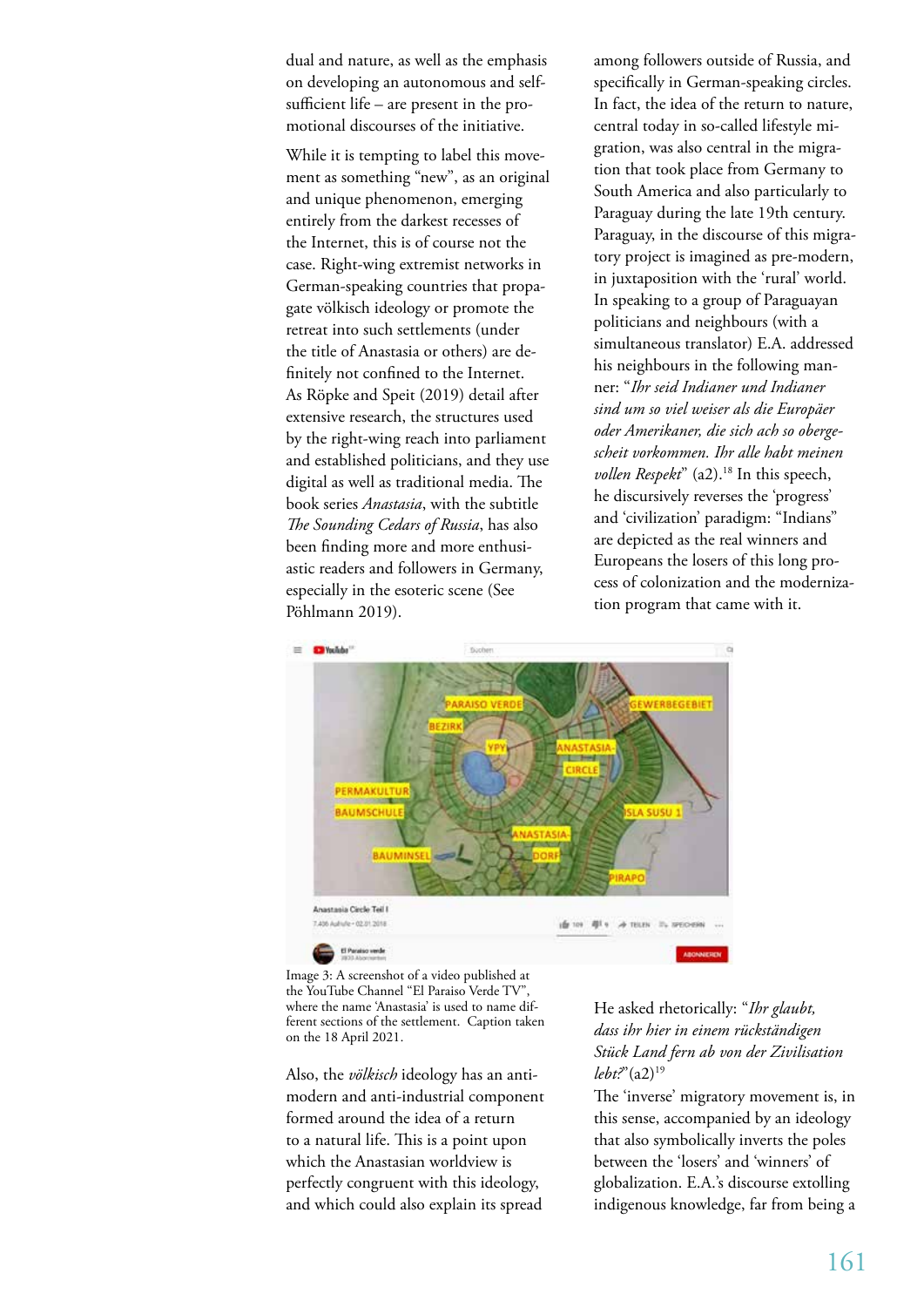de-colonial discourse, is inscribed with the fantasies of colonial imaginaries. As pointed out by Dussel (1993:65), modernity is not an exclusively European phenomenon but is constituted in a dialectical relation with a non-European alterity. Comparing the two realities again in a Manichean style (the Indigenous, rural, underdeveloped local and the 'modern' yet decadent Europe) E.A. aims to gain the sympathy of the audience by adulating and romanticizing their living conditions: *"Ihr seht einen strahlend blauen Him-*

*mel. Ihr seht die Sterne und sogar die Milchstraße in der Nacht. Bitte geht vor eure Häuser schaut nach oben und dankt Gott, dass ihr den blauen Himmel und die Sterne, die er am ersten Tag geschaffen hat, sehen dürft. Die Menschen in Europa und den USA dürfen das nicht mehr sehen".20*

## **2.3 The Digital and the National**

As noted by Eriksen (2007:1), despite the enthusiasm of the cyber utopian thinkers, also in the 'global era' of movement and deterritorialization, the Internet is used to strengthen, rather than weaken, national identities. The convergence of the factors motivating this migration is inscribed, moreover, in a specific moment of global economic development, modes of production, and cultural practices that are in line with it. What Comaroff and Comaroff (2001:15-16) called "the Age of Millennial Capitalism", dispenses with social class, which comes to be understood as "yet another personal trait or lifestyle choice". As Shoshan (2016:21) in his study of the Germany's right-wing extremist world explained, under late capitalism, "*the nation surfaces as an alternative to globalist consumerism and commodified subjectivity but at once, too, as itself a niche market and a consumer identity for the economically excluded*". Digital media, moreover, and specifically the proliferation of digital platforms, have played a role in making digital nationalism and nations qualitatively different from their analogue predecessors. Mihelj and Jiménez-Martínez (2021:333) discuss three such qualitative changes: diversification, polarization, and commodification. Firstly, the participatory affordances of digital technologies have enabled a wider range of actors to contribute to public communication, thus making national imagination and nationalisms potentially more diverse but also more unpredictable. Secondly, this diversity had gone hand in hand with a greater fragmentation and polarisation of national imagination, with individuals and groups clutching to 'niche' versions of national identity, as well as mobilising more extreme forms of nationalism. Thirdly, the prevailing political economy of digital platforms means that, in the online sphere, nations are increasingly imagined and communicated as communities of consumers.

As Giddens (1991:84) emphasized, "*with the increasing globalization of media, a multifarious number of milieux are, in principle, rendered visible to anyone who cares to glean the relevant information*". If we add to this the fact that algorithmic functions help to create "Echo-Chambers", that is an environment in which the opinion, political leaning, or belief of an individual about a certain topic are reinforced due to repeated interactions with peers who share similar points of view (Cinelli et al. 2021:2), we understand the role of digital media in helping to create imagined communities with very specific, almost niche ideas, such as those examined here, where the slightest difference is censored.

This, moreover, is superimposed onto the public stage of social networks, which imbues all content with a character of relaxed, individual lifechoices. The binding character of the *Volksgemeinschaft* also functions in these circles, given its power to guarantee the production of autonomy, that of marking this border: it stages an act of sovereignty which, in the creation of a closed community – literally with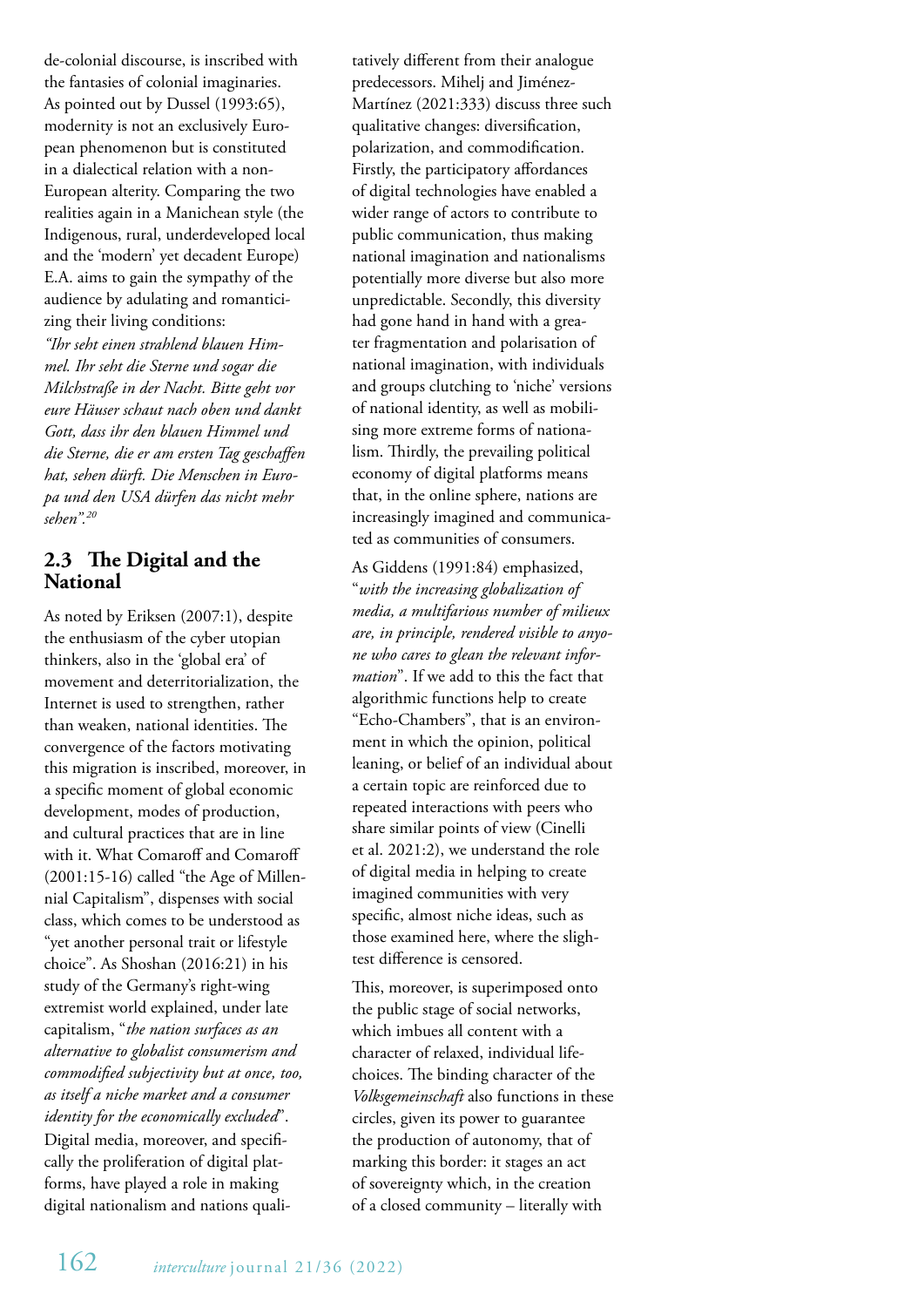demarcated borders and security agents at the entrance – becomes a factual reality.

## **3. Conclusions**

The listed questions opening the call for migrants on the website promoting the project of migrating to Paraguay, the too-often aggressive interactions among YouTube users when discussing conspiracy-related topics and political issues (migration, climate change or vaccination) and the continuous reference to sources such as Compact Magazine, among other right-wing Media, show that these ideologies are indexing the desired identities which the applicants must fulfil to become members of the new community. The migratory process implies the transfer from a virtual community, which gathers in networks (through so-called 'alternative' media) to a material community, settled in a territory.

As I have argued, the *Volksgemeinschaft* is built on the myth of camaraderie, but the concept has a merely instrumental character: the 'community' can only be created and maintained through the 'violence' or cohesion exercised by its leader; by the constant drawing of frontiers between 'us' and 'them'. The novelty introduced by El Paraiso Verde is the use of a less overtly racist form of exclusion: a differential cultural racism which, sustained by a more accepted and undisputed Eurocentrism, leaves the acceptance or rejection of the perceived 'other' up to individual common sense, sheathed in the image of certain universal values.

Autonomy, furthermore, constitutes one of the main driving forces in this migratory project and is, certainly, the element that brings together all of the ideological elements analyzed in the previous sections. There, in the promise of autonomy, of real agency, lies the central force of this migration project where all elements described come together: the Anastasia Movement promises autarchy and independence, conspiracy theories seduce for the same reason, and finally lifestyle migration

offers the translation of these impulses into practice, since lifestyle migration is marked by choice rather than lack of choice; lifestyle migrants are agents of migration (Benson / Osbaldiston 2014:217). But, as Fromm (1965:223) indicated: "*Most people are convinced that as long as they are not overtly forced to do something by an outside power, their decisions are theirs, and that if they want something, it is they who want it*". The closed community in Paraguay offers, besides a complete change in life trajectory, a solution to the ontological need to draw borders: it is at a certain point the territorial material realization of that division (between deserving and not deserving citizens, between believers and non-believers). In this article, I have shown only some of the colonial aspects that permeate the project. Among the most striking is obviously the need to construct oneself as different from a distinct 'other' whose identity and lifestyle is romanticized and essentialized, by understanding it within the European dichotomy of modernism / anti-modernism.

### **4. Primary Sources**

a1: URL: https://freiheitdurchauswandern.de. The website is not available anymore and redirects now to https:// paraiso-verde.com/. The previous version of the website could be accessed here: https://web.archive.org/ web/20190901030102/https://freiheitdurchauswandern.de/ [accessed 20 December 2021]. a2: URL: http://erwin-annau.com [accessed 20 December 2021]. b1: Video: "Freiheit durch Auswandern - El Paraiso Verde" published on the YouTube Channel "Stein-Zeit" on January 30th, 2017. URL: https://www. youtube.com/watch?v=-25T3iY87Xo [accessed 20 December 2021]. b2: Video: "Migration – Bedrohung der Deutschen Werte?" published on the YouTube Channel "Stein-Zeit" on February 14th, 2017. URL: https://www.youtube.com/ watch?v=rZmPKAhkmhc [accessed 20 December 2021].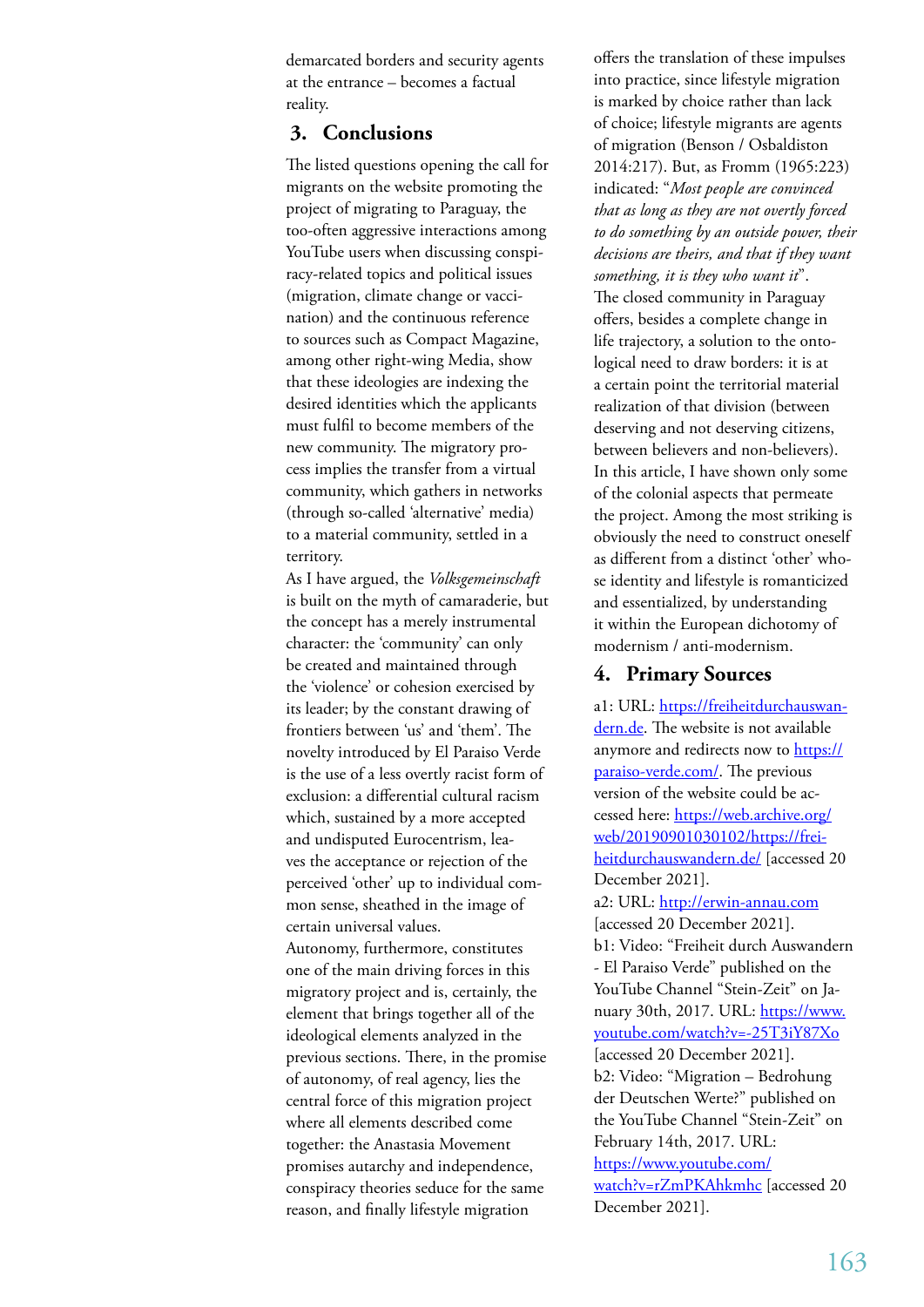b3: Video: "El Paraiso Verde: gemeinsam in die Zukunft - Sylvia und Dr. Erwin Annau" published on the YouTube Channel "Stein-Zeit" on July 19th, 2017. URL: https://www.youtube.com/ watch?v=1adUb56553c [accessed 20 December 2021].

c: Comments elicited from videos published on the "El Paraiso Verde" You-Tube Channel between a video released on the 3 November 2016 and from 8 June 2020. This entails a total of 1055 comments from 312 different users. From the 15 July 2020 the comment section of the Channel was turned off and they are not accessible anymore. URL: https://www.youtube.com/c/ ElParaisoverde [accessed 13 January 2020].

## **5. Literature**

Anderson, B. (2006): *Imagined communities: Reflections on the Origin and Spread of Nationalism.* London: Verso.

Andreeva, J. (2018): Verbal Clichés of Followers in the "Anastasia" New Religious Movement. *Anthropology & Archeology of Eurasia* 57(2), p. 88–106. https://doi.org/10.1080/10611959.201 8.1488451

Balibar, É. (1991): Is there a 'Neo-Racism?' In: Balibar, É. / Wallerstein, I. M.: *Race, Nation, Class: Ambiguous Identities.* London: Verso.

Benson, M. / O'Reilly, K. (eds.) (2009a): *Studies in Migration and Diaspora. Lifestyle Migration: Expectations, Aspirations and Experience.* Farnham: Ashgate.

Benson, M. / O'Reilly, K. (2009b): Migration and the Search for a Better Way of Life: A Critical Exploration of Lifestyle Migration. *The Sociological Review* 57(4), 608–625. https://doi.org/10.1111/j.1467- 954X.2009.01864.x

Benson, M. / Osbaldiston, N. (2014): *Understanding Lifestyle Migration.* Houdsmill, Basingstoke: Palgrave Macmillan. https://doi. org/10.1057/9781137328670

Benson, M. (2009): A Desire for Difference: British Lifestyle Migration to Southwest France. In: Benson, M. / O'Reilly, K. (eds.): *Studies in Migration and Diaspora. Lifestyle Migration: Expectations, Aspirations and Experience.*  Farnham: Ashgate.

Benson, M.(2013): Postcoloniality and Privilege in New Lifestyle Flows: The Case of North Americans in Panama. *Mobilities* 8(3)*,* p. 313–330. https://doi. org/10.1080/17450101.2013.810403

Bergmann, E. (2020): *Neo-Nationalism: The Rise of Nativist Populism.* Cham: Springer International Publishing.

Betz, H.-G. (2002): Conditions Favouring the Success and Failure of Radical Right-Wing Populist Parties in Contemporary Democracies. In: Mény, Y. / Surel, Y. (eds.): *Democracies and the Populist Challenge.* London: Palgrave Macmillan, 197–213.

Butterwegge, C. (2002): Globalismus, Neoliberalismus und Rechtsextremismus. *UTOPIE Kreativ, H. 135*, p. 55–67.

Caiani, M. / Della Porta, D. (2010): *Extreme Right and Populism: A Frame Analysis of Extreme Right-Wing Discourses in Italy and Germany.* Vienna: Institut Für Höhere Studien (IHS).

Cinelli, M. / De Francisci Morales, G. / Galeazzi, A. / Quattrociocchi, W. / Starnini, M. (2021): The Echo Chamber Effect on Social Media. *Proceedings of the National Academy of Sciences 118 (9)*. https://doi.org/10.1073/ pnas.2023301118

Comaroff, J., /Comaroff, J. L. (2001): Millennial Capitalism: First Thoughts on a Second Coming. In: Comaroff J. / Comaroff, J. L. (eds.): *A Millennial Quartet Book: Millennial Capitalism and the Culture of Neoliberalism.* Durham, NC: Duke University Press.

Davidov, V. (2015): Beyond Formal Environmentalism: Eco-Nationalism and the "Ringing Cedars" of Russia. *Culture, Agriculture, Food and Environment* 37(1), p. 2–13. https://doi. org/10.1111/cuag.12043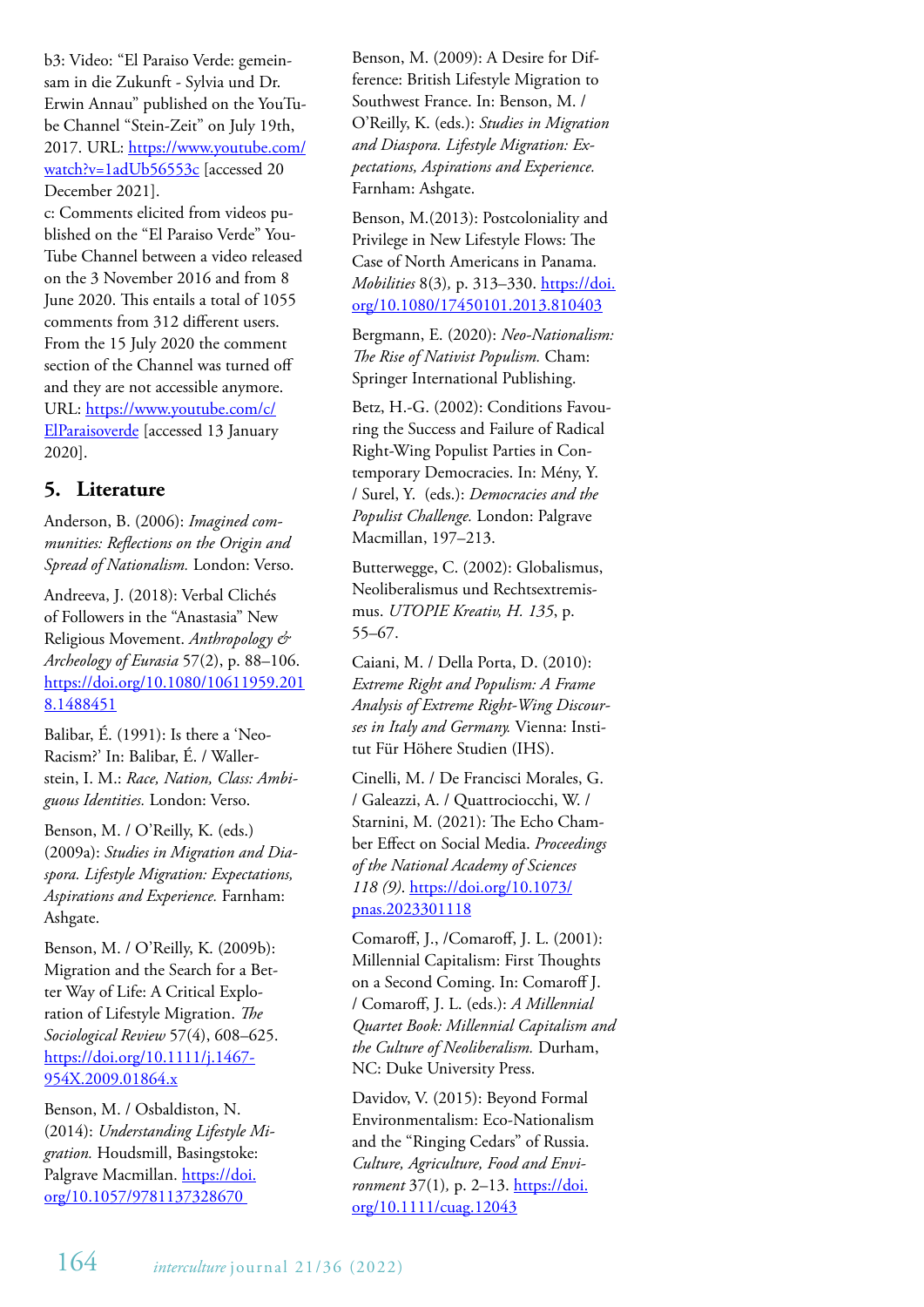Decker, O (2018): Flucht ins Autoritäre. In Decker, O. / Brähler, E. (eds.): *Flucht ins Autoritäre. Rechtsextreme Dynamiken in der Mitte der Gesellschaft. Die Leipziger Autoritarismus-Studie 2018.* Gießen: Psychosozial-Verlag, p. 15–63.

Dussel, E. (1993): Eurocentrism and Modernity. *Boundary* 2 20(3), p. 65-76. doi:10.2307/303341

Eriksen, T.H. (2007): Nationalism and the Internet. *Nations Nationalism 13 (1)*, 1–17. DOI: 10.1111/j.1469- 8129.2007.00273.x.

Friedrichsmeyer, S. (ed.) (1998): *Social History, Popular Culture, and Politics in Germany. The Imperialist Imagination: German Colonialism and its Legacy.* Michigan: Univ. of Michigan Press.

Fromm, E. (1965): *Escape from Freedom.* New York: Avon Books.

Fuchs, C. / Middelhoff, P. (2019): *Das Netzwerk der Neuen Rechten: Wer sie lenkt, wer sie finanziert und wie sie die Gesellschaft verändern.* Reinbek: Rowohlt Polaris.

Giddens, A. (1991): *Modernity and Self-Identity: Self and Society in the Late Modern Age.* Cambridge and Oxford, UK: Polity Press.

Huyssen, A. (1992): The Inevitability of Nation: German Intellectuals after Unification. *The Identity in Question* 61, p. 65–73. https://doi. org/10.2307/778786

Korpela, M. (2010): A Postcolonial Imagination? Westerners Searching for Authenticity in India. *Journal of Ethnic and Migration Studies 36(8),* p. 1299–1315. https://doi. org/10.1080/13691831003687725 Laclau, E. (2005): *On Populist Reason.*  London: Verso.

Mihelj, S. / Jiménez-Martínez, C. (2021): Digital Nationalism: Understanding the Role of Digital Media in the Rise of 'New' Nationalism. *Nations and Nationalism* 27(2), p. 331–346. https://doi.org/10.1111/nana.12685

Mirsky, J. / Peretz, Y: (2006) Maturational Opportunities in Migration: Separation–Individuation Perspective. *International Journal of Applied Psychoanalytic Studies* 3(1), p. 51–64.

Mudde, C. (2007): *Populist Radical Right Parties in Europe.* Cambridge: University Press.

O'Reilly, K. (2000): *The British on the Costa del Sol.* London: Routledge.

Ozhiganova, A. (2017): Health Magic in Russian New Age. In: Cotofana, A. / Nyce, J. M. (eds.): *Religion and Magic in Socialist and Post-Socialist Contexts I: Historic and Ethnographic Case Studies of Orthodoxy, Heterodoxy and Alternative Spirituality.* Stuttgart: Ibidem-Verlag, p. 175–195.

Panizza, F. (2005): *Populism and the Mirror of Democracy.* London: Verso Books.

Peraldi, M. / Terrazzoni, L. (2016): Anthropologie des Européens en Afrique. *Cahiers d'études africaines (221-222),* p. 9-28. https://doi.org/10.4000/etudesafricaines.18882

Pöhlmann, M. (2019): Familienlandsitze, Zedernnüsse und Verschwörungen: Die Anastasia-Bewegung als esoterischer Weltanschauungsextremismus. In: Schuster, U. (ed.): *Rassismus im neuen Gewand. Herausforderungen im Kommunikationszeitalter,* 4.0. Munich, p. 315-334.

Raab, M. H. / Ortlieb, S. A. / Auer, N./ Guthmann, K./ Carbon, C.-C. (2013): Thirty Shades of Truth. Conspiracy Theories as Stories of Individuation, Not of Pathological Delusion. *Frontiers in Psychology 4(406)*, p. 1–9. https:// doi.org/10.3389/fpsyg.2013.00406

Röpke, A. / Speit, A. (2019): *Völkische Landnahme: Alte Sippen, junge Siedler, rechte Ökos.* Berlin: Christoph Links Verlag.

Röpke, A. / Pöhlmann, M. / Duwe, S. (2020): *Naturliebe und Menschenhass: völkische Siedler/innen in Thüringen, Sachsen, Sachsen-Anhalt, Hessen und Bayern.* Erfurt: Heinrich-Böll-Stiftung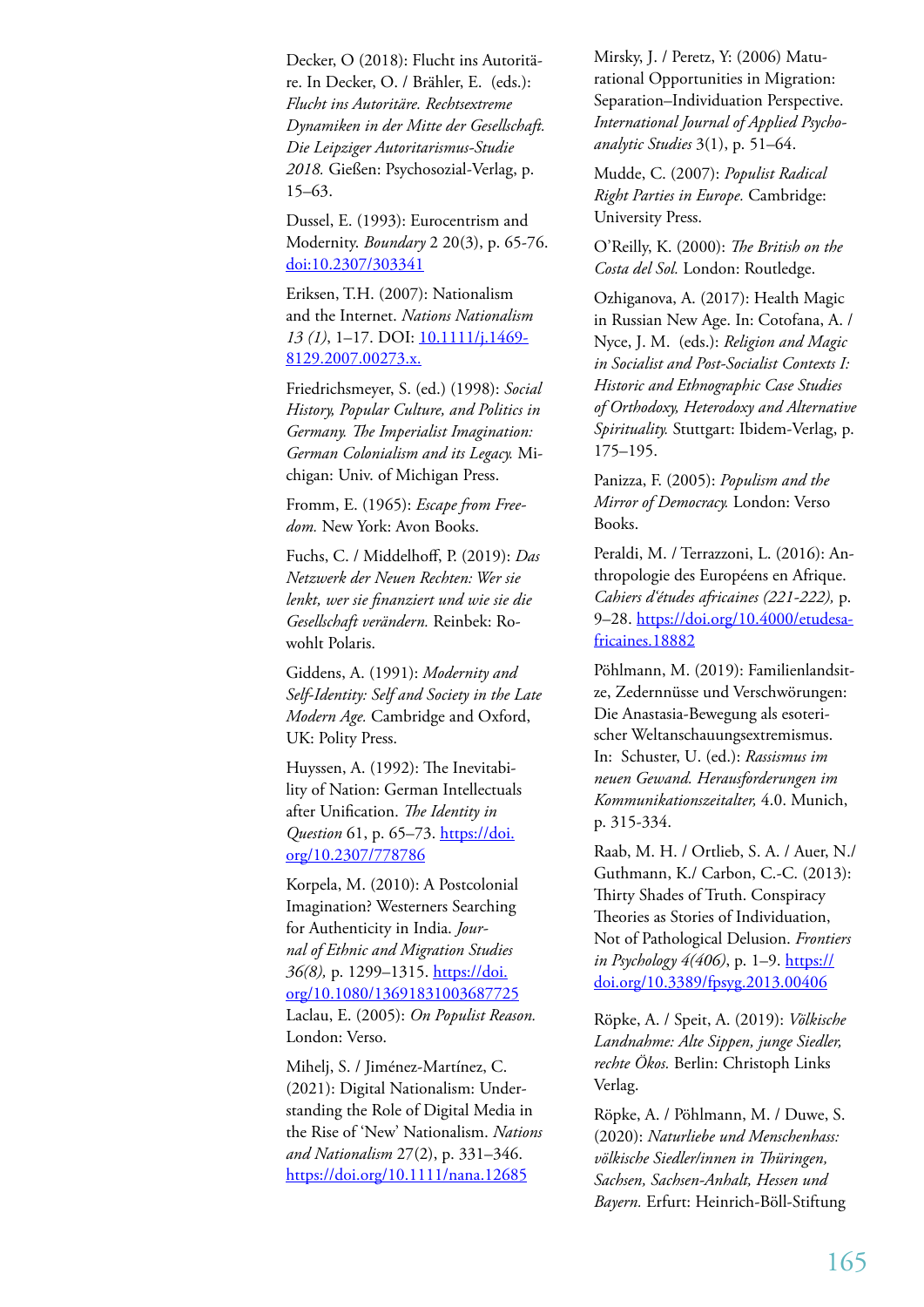Thüringen e.V. URL: https://www.boell.de/de/2020/10/02/naturliebe-undmenschenhass [accessed 20 December 2021].

Scuzzarello, S. (2020): Practising Privilege. How Settling in Thailand Enables older Western Migrants to Enact Privilege over Local People. *Journal of Ethnic and Migration Studies* 46(8), p. 1606-1628. DOI: 10.1080/1369183X.2020.1711570

Shoshan, N. (2016): *The management of Hate: Nation, Affect, and the Governance of Right-Wing Extremism in Germany.*  Princeton, NJ: University Press.

Storz, W. (2015): \*\*, Querfront": Karriere eines politisch-publizistischen Netzwerks\*\*. Frankfurt am Main: Otto Brenner Stiftung.

Stöss, R. (2000): *Rechtsextremismus im vereinten Deutschland.* Berlin: Friedrich-Ebert-Stiftung Abt. Dialog Ostdeutschland.

Strick, S. (2021): *Rechte Gefühle: Affekte und Strategien des digitalen Faschismus.*  Bielefeld: transcript Verlag.

Torkington, K. (2012): Place and Lifestyle Migration: The Discursive Construction of 'Glocal' Place-Identity. *Mobilities* 7(1), p. 71–92. https://doi.org/10. 1080/17450101.2012.631812

Waldren, J. (1996): *Insiders and Outsiders: Paradise and Reality in Mallorca.*  Oxford: Berghahn Books.

Wildt, M. (2014): *'Volksgemeinschaft': version: 1.0.* Docupedia-Zeitgeschichte [accessed 20 December 2021].

Wodak, R. (2015): *The Politics of Fear: What Right-Wing Populist Discourses Mean.* Los Angeles: Sage.

World Tourism Organization (2019): *International Tourism Highlights, 2019 Edition: World Tourism Organization (UNWTO).*

# **Endnotes**

1 "'Individuality instead of mainstream' is the motto of many holidaymakers. Increasingly, experienced travellers want to find more authenticity, atmosphere and individual offers". All translations by the author, except where stated. URL: http://www.tourismusanalyse.de/archiv/tourismusanalyse-2020/europaeische-reiseziele-2019/ [accessed 12 April 2021]

2 See: *German-speaking Covid Denialists Seek to Build Paradise in Paraguay.* 27.01.2022. URL: https:// www.theguardian.com/world/2022/ jan/27/paraguay-german-speakingcovid-denialists-settlement-new-paradise [accessed 17 February 2022]; and *Der kurze Traum von der Impffreiheit.* 28.01.2022. URL: https://www.tagesschau.de/ausland/amerika/paraguayimpfgegner-101.htm [accessed 17 February 2022]

3 This online ethnography was carried out from late 2019 to mid-2020 and the data was collected in a systematic way. Online data collection methods offered me the opportunity to capture data without the constraints of geographical location: as the targeted audience are German speakers, they live mainly in Germany, Austria and Switzerland but even in other countries.

4 "NOW".

5 "Do you feel a growing unease?"

6 "Come and join us".

7 "You can enjoy a life of freedom".

8 "Do you feel growing discomfort about the preferential treatment of millions of economic refugees, about foreign infiltration (Überfremdung) and about the loss of our homeland, our culture and our values?"

9 "Migration - a threat to German values?"

10 "Germany is not where we find it on the map. Germany is where German values still count for something".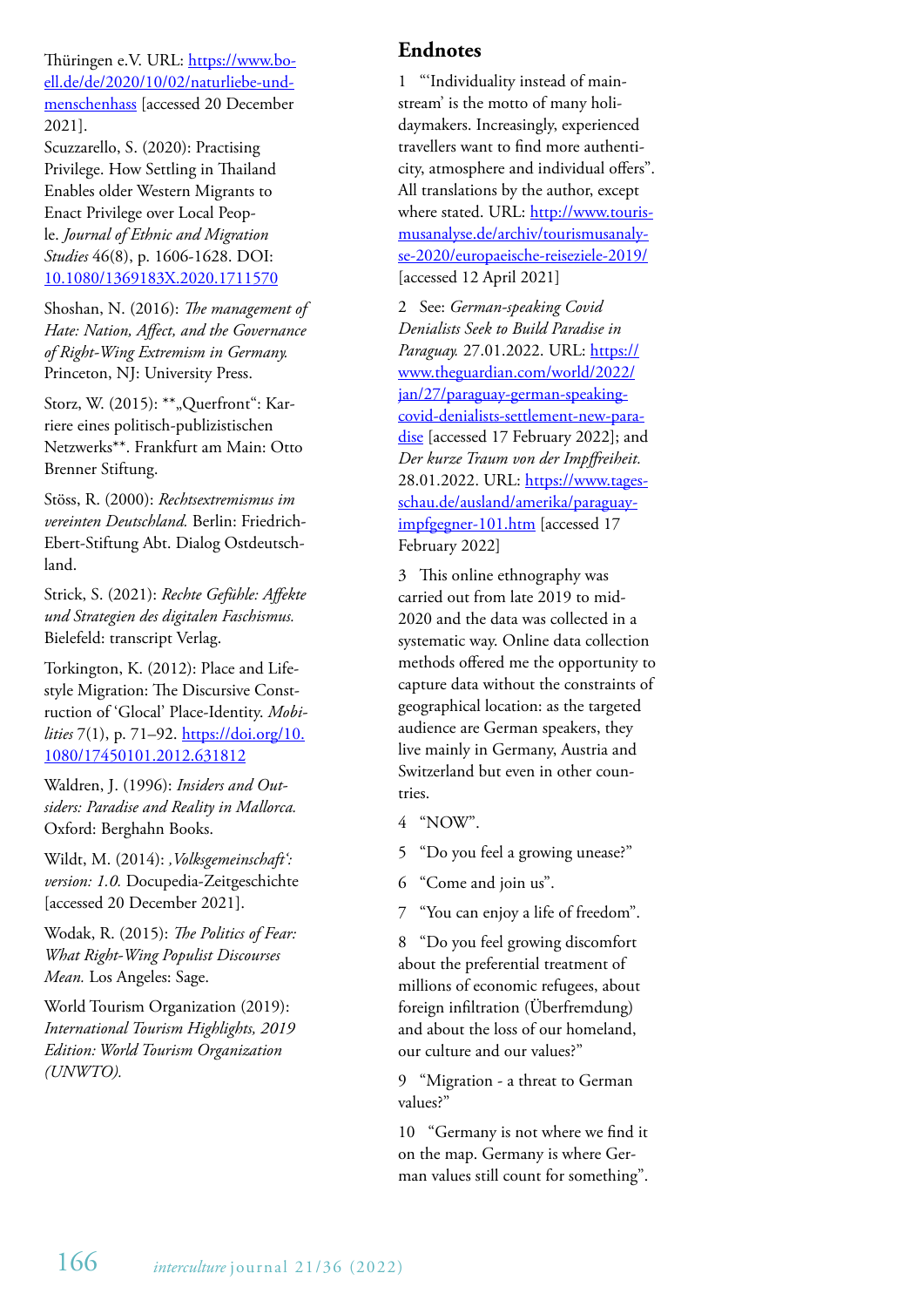11 RS: "It is utopian to believe that all those who are coming, who withdraw into their own enclaves, in Berlin-Neukölln or somewhere else. That they will even begin to feel German, especially when we Germans don't want to feel German ourselves.

EA: That's how it is.

RS: Why should...?//

EA: //Today you are not even allowed to say you are German, [then] you are immediately a right-winger//.

RS: // Why should the migrants want to line up witha national community that is not even allowed to see itself as German?

EA: Which is already getting rid of itself. Exactly.

RS: It is practically forbidden by law to feel German. When I look at Claudia Roth and other politicians who carry banners in front of them that say: "Never again Germany", and so on//, who are the deputy presidents of the German cities [sic], then I ask myself... EA: //I know. Germany is getting rid of itself".

12 "Germany is Getting Rid of Itself: How We Are Putting our Country at Risk".

13 "I had to learn the language. I had to deal with the culture. You do have to adapt to the society you live in".

14 "And now we come to the subject of Germany. People always ask me: "Well, are you a right-winger?" And the answer is: well, not at all. Germany is not blond, blue-eyed. That has nothing to do with Germany anymore, nothing. It is long over. Yes? We buried it long ago. Germany is a values community, a values community. Namely a values Community where people have come together in a country on the theme of freedom, soli-darity, friendship, compassion, honesty, quality of action, awareness of responsibility! Reliability! That is Germany!"

15 "And even if I am not a Christian. These are values that you still find in Buddhism. You probably also find them in a way of conscience in Islam, right?

They are the values. This is Germany. Germany is a community of values. To freedom, to solidarity, reliability, handshake quality, on which Germany is built. This is what has made Germany great. And the black, black African waitress in a coffee house in Hamburg, who goes openly to people, who looks into their eyes, who laughs, who brings a positive energy across. That is a German for me!"

16 "With all the "know how" of the Germans, that is, the learned needs, car insurance, vehicle inspection, life insurance, morning and evening cream, going shopping twice a month – of course, as a European you can't cope with that. But if you have a small piece of land, build on it, or live in a rented accommodation but in Paraguayan style, learn to get along without airconditioning, etc., etc. Then you really need much less than in Europe, above all everything grows very quickly here in terms of fruit, vegetables, etc".

17 "The poor people here, let's say, have a much higher quality of life than the welfare recipients in Germany and, above all, they smile all day long. In the year and a half I've been here, I've only seen one person with a walker, and I've been around a lot in Paraguay – so they're all much healthier here, they can't pay for health insurance, which is maybe the reason for their health – no doctor, no pharmaceuticals, no illnesses".

18 "You are Indians, and Indians are so much wiser than the Europeans or Americans who think they are oh so smart. You all have my full respect". The full transcription is available on one of E.A.'s websites (a2) URL: http:// erwin-annau.com/paraiso-verde-trinkwasser [accessed 20 December 2021].

19 "Do you think you live here in a backward piece of land, far from civilization?"